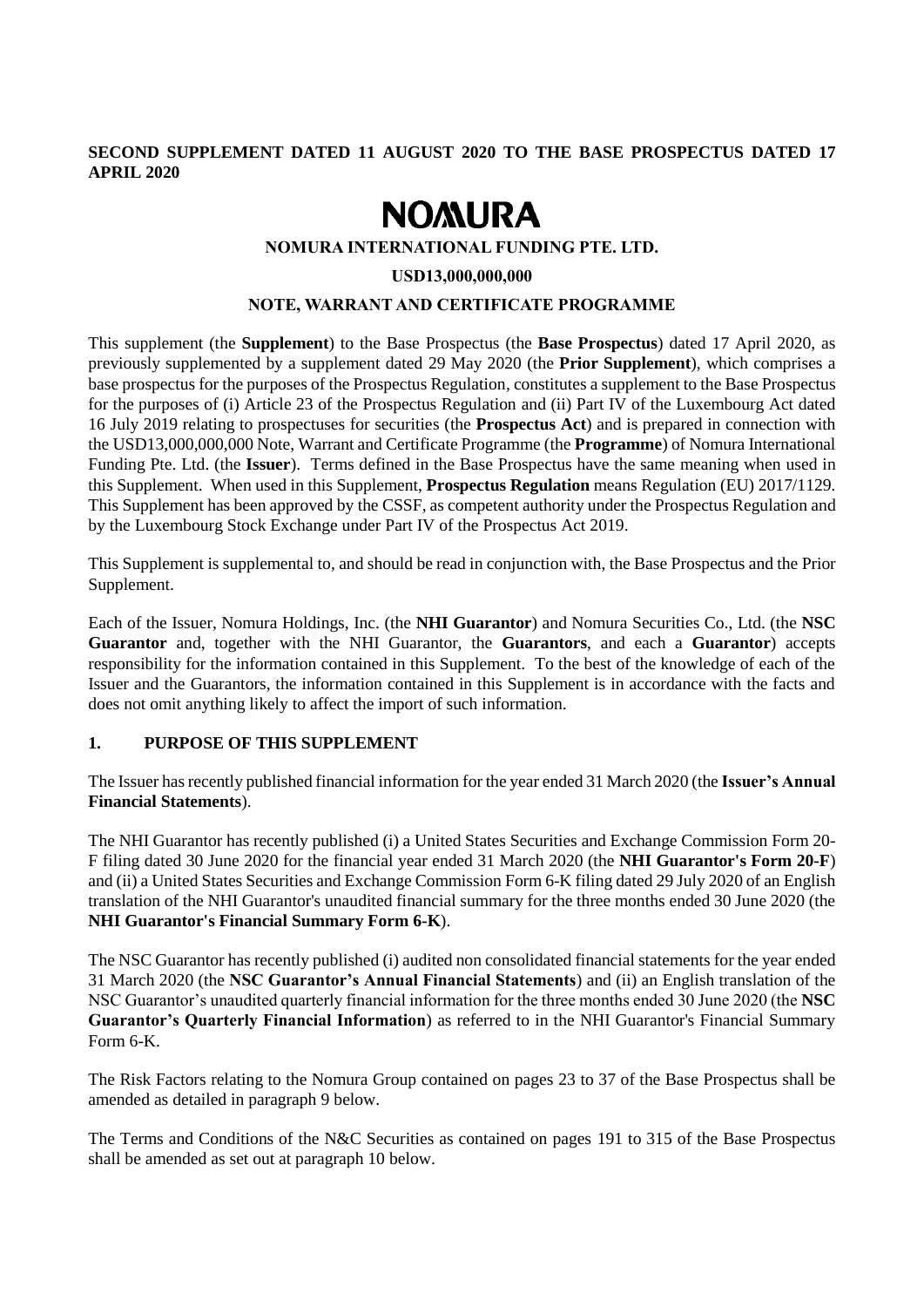The purpose of this Supplement is to (a) incorporate by reference the Issuer's audited annual financial statements for the financial year ended 31 March 2020, (b) incorporate by reference the NHI Guarantor's Form 20-F, (c) incorporate by reference the NHI Guarantor's Financial Summary Form 6-K, (d) incorporate by reference the NSC Guarantor's Annual Financial Statements, (e) incorporate by reference the NSC Guarantor's Quarterly Financial Information, (f) update the material adverse change statements, (g) update the significant change statements, (h) amend the Risk Factors relating to the Nomura Group and (i) amend the Terms and Conditions of the N&C Securities.

# **2. PUBLICATION OF THE ISSUER'S ANNUAL FINANCIAL STATEMENTS**

The Issuer has recently published the Issuer's Annual Financial Statements.

A copy of the Issuer's Annual Financial Statements is available at:

<http://dl.bourse.lu/dlp/10e25d648c6583479d80e8f754b5f6b722>

By virtue of this Supplement, the Issuer's Annual Financial Statements are incorporated by reference in, and form part of, the Base Prospectus.

As such:

Г

(i) the following text shall be added on page 100 of the Base Prospectus (as amended by the Prior Supplement) immediately following the existing paragraph (t):

"(u) the audited Annual Financial Statements of the Issuer for the year ended 31 March 2020 (available at [http://dl.bourse.lu/dlp/10e25d648c6583479d80e8f754b5f6b722\)](http://dl.bourse.lu/dlp/10e25d648c6583479d80e8f754b5f6b722);"; and

(ii) the following additional section shall be added at the end of the Nomura International Funding Pte. Ltd. section of the table of cross-references which ends on page 101 of the Base Prospectus:

| Annual Financial Statements for the year ended 31 March 2020 |                |  |
|--------------------------------------------------------------|----------------|--|
| Directors' statement                                         | Page 1         |  |
| Independent auditor's report                                 | Pages 2 to 5   |  |
| Statement of comprehensive income                            | Page 6         |  |
| <b>Balance</b> sheet                                         | Page 7         |  |
| Statement of changes in equity                               | Page 8         |  |
| Cash flow statement                                          | Page 9         |  |
| Notes to the financial statements                            | Pages 10 to 49 |  |

Any non-incorporated parts of a document referred to in the cross-reference list above is either deemed not relevant for an investor or are otherwise covered elsewhere in the Base Prospectus.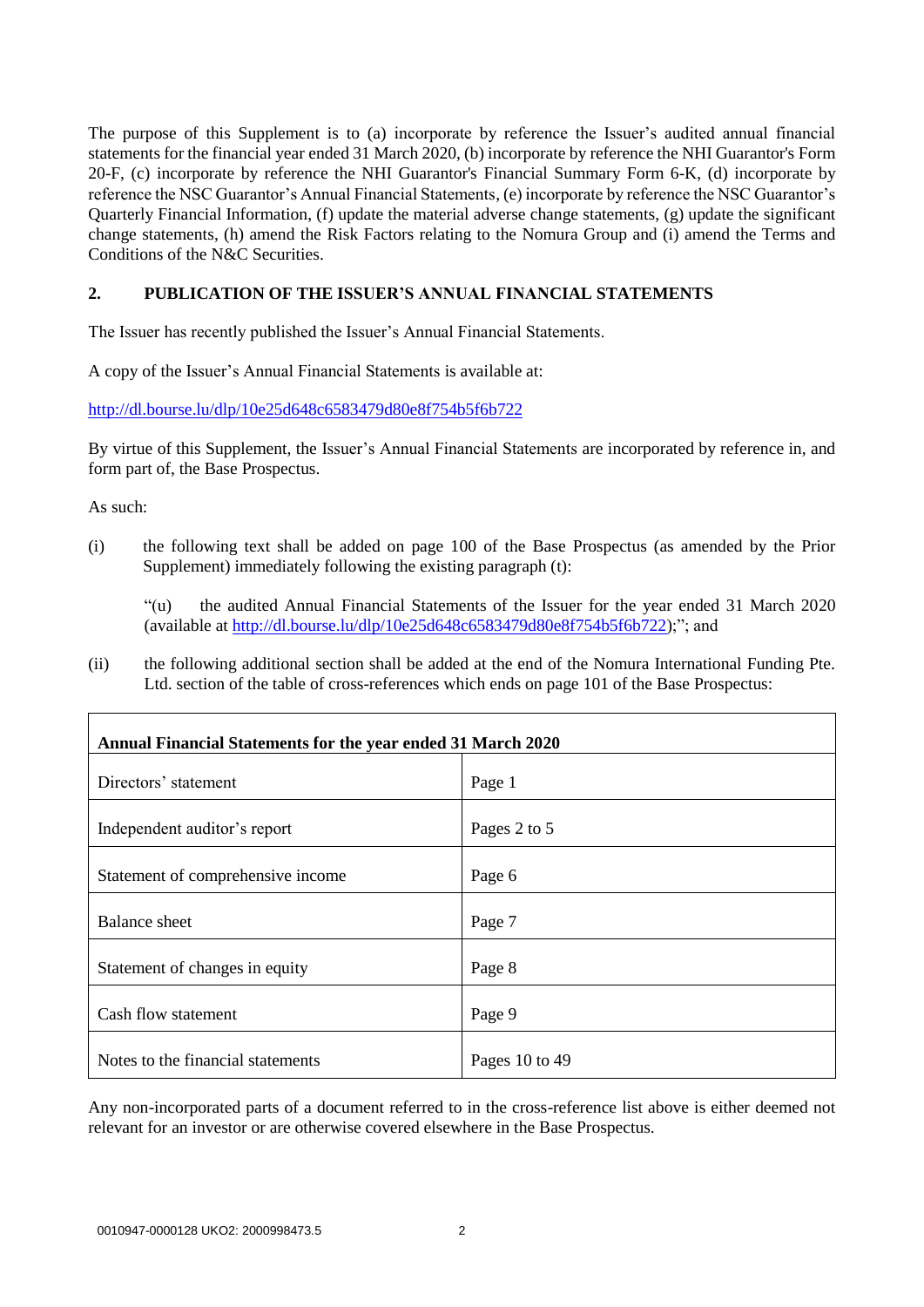# **3. PUBLICATION OF THE NHI GUARANTOR'S FORM 20-F**

The NHI Guarantor has recently published the NHI Guarantor's Form 20-F.

A copy of the NHI Guarantor's Form 20-F is available at:

https://www.nomuraholdings.com/investor/library/sec/20f/200630/200630\_e.pdf

By virtue of this Supplement, the NHI Guarantor's Form 20-F is incorporated by reference in, and forms part of, the Base Prospectus.

As such:

(i) the following text shall be added on page 100 of the Base Prospectus (as amended by the Prior Supplement) immediately following the existing paragraph (u) (inserted as described at paragraph 2(i) above):

- "(v) the Form 20-F of the NHI Guarantor dated 30 June 2020, for the year ended 31 March 2020, containing the auditor's report and consolidated financial statements of the NHI Guarantor for that year (but excluding any documents incorporated therein) (available at [https://www.nomuraholdings.com/investor/library/sec/20f/200630/200630\\_e.pdf\)](https://www.nomuraholdings.com/investor/library/sec/20f/200630/200630_e.pdf);"; and
- (ii) the following additional section shall be added at the end of the Nomura Holdings, Inc. section of the table of cross-references which ends on page 102 of the Base Prospectus:

| Form 20-F for the year ended 31 March 2020                                                     |                         |
|------------------------------------------------------------------------------------------------|-------------------------|
| Item 3.D - Risk Factors                                                                        | Pages 4 to 20           |
| Item 4.A - History and Development of the Company                                              | Pages 20 to 21          |
| Item 4.B - Business Overview                                                                   | Pages 21 to 24          |
| Item 5.B - Liquidity and Capital Resources-Capital<br>Management-Dividends for the Fiscal Year | Page 73                 |
| Item 6.A - Directors and Senior Management                                                     | Pages 81 to 90          |
| Item 6.C - Board Practices                                                                     | Pages 99 to 101         |
| Item 7.A - Major Shareholders                                                                  | Pages 102 to 103        |
| <b>Consolidated Balance Sheets</b>                                                             | Pages F-7 to F-9        |
| <b>Consolidated Statements of Income</b>                                                       | Page F-10               |
| <b>Consolidated Statements of Comprehensive Income</b>                                         | Page F-11               |
| Consolidated Statements of Changes in Equity                                                   | Pages F-12 to F-13      |
| <b>Consolidated Statements of Cash Flows</b>                                                   | Pages F-14 to F-15      |
| Notes to the Consolidated Financial Statements                                                 | Pages $F-16$ to $F-142$ |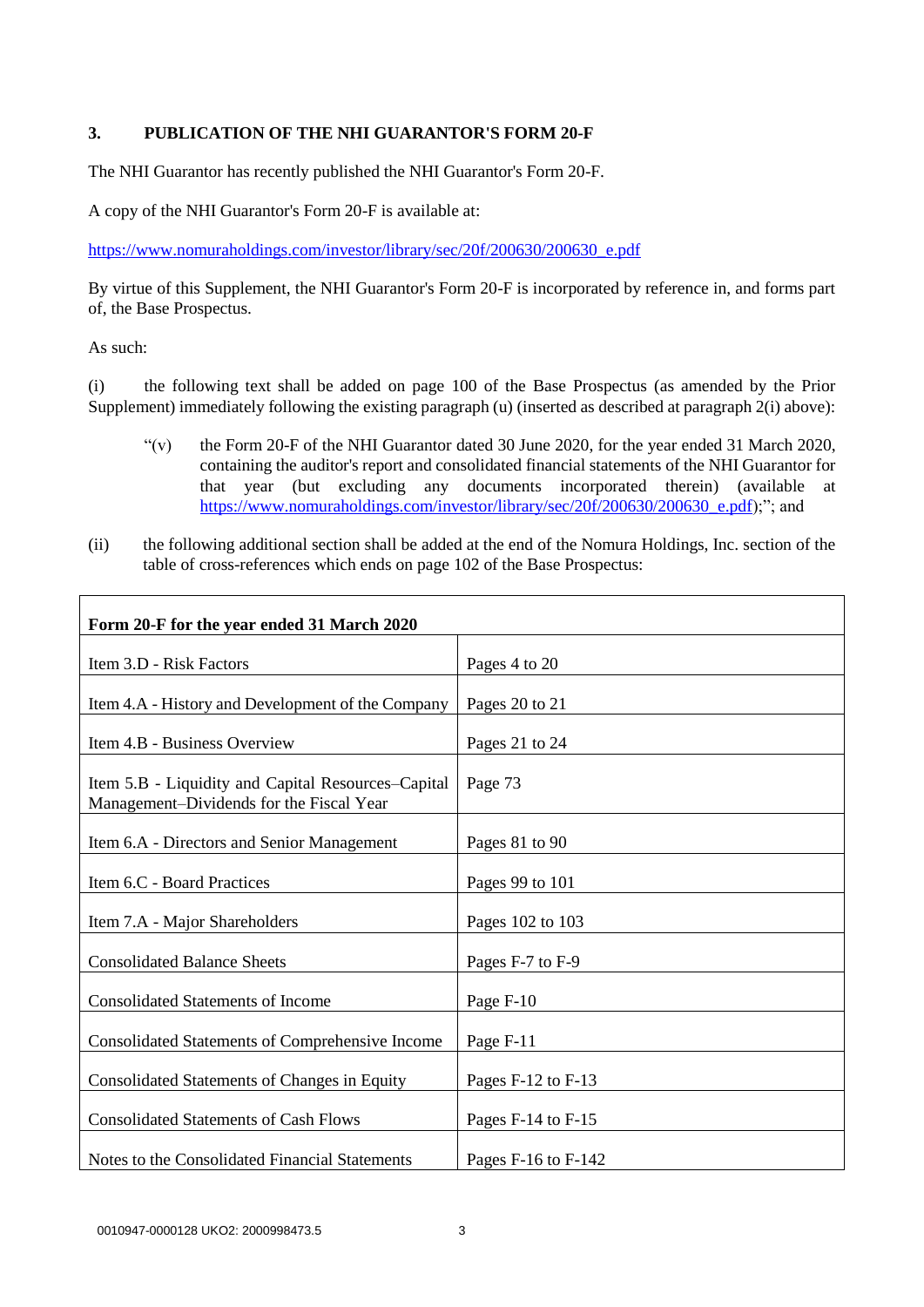| Report of Independent Registered Public Accounting   Pages F-2 to F-5 |  |
|-----------------------------------------------------------------------|--|
| Firm                                                                  |  |

Any non-incorporated parts of a document referred to in the cross-reference list above is either deemed not relevant for an investor or are otherwise covered elsewhere in the Base Prospectus.

# **4. PUBLICATION OF THE NHI GUARANTOR'S FINANCIAL SUMMARY FORM 6-K**

The NHI Guarantor has recently published the NHI Guarantor's Financial Summary Form 6-K.

A copy of the NHI Guarantor's Financial Summary Form 6-K is available at:

[https://www.nomuraholdings.com/investor/library/sec/6k/200729/200729\\_1.pdf](https://www.nomuraholdings.com/investor/library/sec/6k/200729/200729_1.pdf)

By virtue of this Supplement, the NHI Guarantor's Financial Summary Form 6-K is incorporated by reference in, and forms part of, the Base Prospectus.

As such:

- (i) the following text shall be added on page 100 of the Base Prospectus (as amended by the Prior Supplement) immediately following the new paragraph (v) (inserted as described at paragraph 3(i) above):
	- "(w) the Form 6-K of the NHI Guarantor dated 29 July 2020, of an English translation of the NHI Guarantor's unaudited financial summary for the three months ended 30 June 2020 (but excluding any documents incorporated therein) (available at [https://www.nomuraholdings.com/investor/library/sec/6k/200729/200729\\_1.pdf\)](https://www.nomuraholdings.com/investor/library/sec/6k/200729/200729_1.pdf);"; and
- (ii) the following additional section shall be added at the end of the Nomura Holdings, Inc. section of the table of cross-references which ends on page 102 of the Base Prospectus:

| Form 6-K for the three months ended 30 June 2020                      |              |
|-----------------------------------------------------------------------|--------------|
| Consolidated Balance Sheets (Unaudited)                               | Pages 8 to 9 |
| Consolidated Statements of Income (Unaudited)                         | Page 10      |
| <b>Consolidated Statements of Comprehensive Income</b><br>(Unaudited) | Page 11      |
| Note with respect to the Assumption as a Going<br>Concern (Unaudited) | Page 11      |
| Segment Information – Operating<br>Segment<br>(Unaudited)             | Page 12      |
| Significant Changes in Equity (Unaudited)                             | Page 13      |

Any non-incorporated parts of a document referred to in the cross-reference list above is either deemed not relevant for an investor or are otherwise covered elsewhere in the Base Prospectus.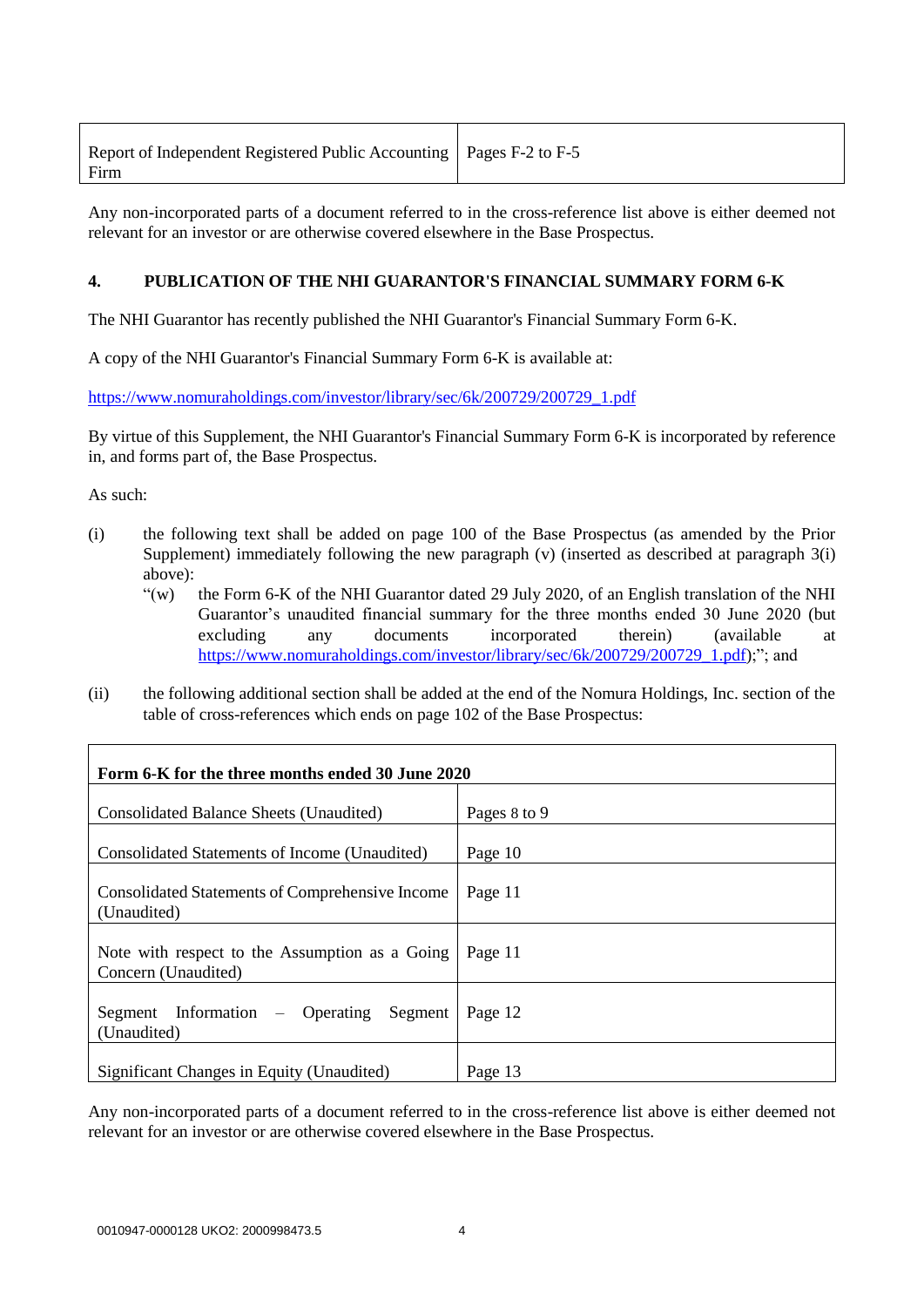# **5. PUBLICATION OF THE NSC GUARANTOR'S ANNUAL FINANCIAL STATEMENTS**

The NSC Guarantor has recently published the NSC Guarantor's Annual Financial Statements.

A copy of the NSC Guarantor's Annual Financial Statements is available at:

<http://dl.bourse.lu/dlp/109e234969537546cab9b1dafd5b7670b8>

By virtue of this Supplement, the NSC Guarantor's Annual Financial Statements are incorporated by reference in, and form part of, the Base Prospectus.

As such:

- (i) the following text shall be added on page 100 of the Base Prospectus (as amended by the Prior Supplement) immediately following the new paragraph (w) (inserted as described at paragraph 4(i) above):
	- "(x) the English audited non-consolidated annual financial statements of the NSC Guarantor for the year ended 31 March 2020 including the auditor's report as published on 30 June 2020 (available at [http://dl.bourse.lu/dlp/109e234969537546cab9b1dafd5b7670b8\)](http://dl.bourse.lu/dlp/109e234969537546cab9b1dafd5b7670b8); and"; and
- (ii) the following additional section shall be added at the end of the Nomura Securities Co., Ltd. section of the table of cross-references which ends on page 103 of the Base Prospectus:

| Non-Consolidated Financial Statements for the year ended 31 March 2020 |               |  |
|------------------------------------------------------------------------|---------------|--|
| Non-Consolidated Balance Sheets                                        | Pages 1 to 3  |  |
| Non-Consolidated Statements of Income                                  | Page 4        |  |
| Non-Consolidated Statements of Changes in Net<br>Assets                | Pages 5 to 6  |  |
| Non-Consolidated Statements of Cash Flows                              | Page 7        |  |
| Significant accounting policies and explanatory<br>notes               | Pages 8 to 35 |  |
| Independent Auditor's Report                                           | Cover pages   |  |

Any non-incorporated parts of a document referred to in the cross-reference list above is either deemed not relevant for an investor or are otherwise covered elsewhere in the Base Prospectus.

# **6. PUBLICATION OF THE NSC GUARANTOR'S QUARTERLY FINANCIAL INFORMATION**

The NSC Guarantor has recently published the NSC Guarantor's Quarterly Financial Information.

A copy of the NSC Guarantor's Quarterly Financial Information is available at:

[https://www.nomuraholdings.com/company/group/nsc/pdf/2021\\_1q.pdf](https://www.nomuraholdings.com/company/group/nsc/pdf/2021_1q.pdf)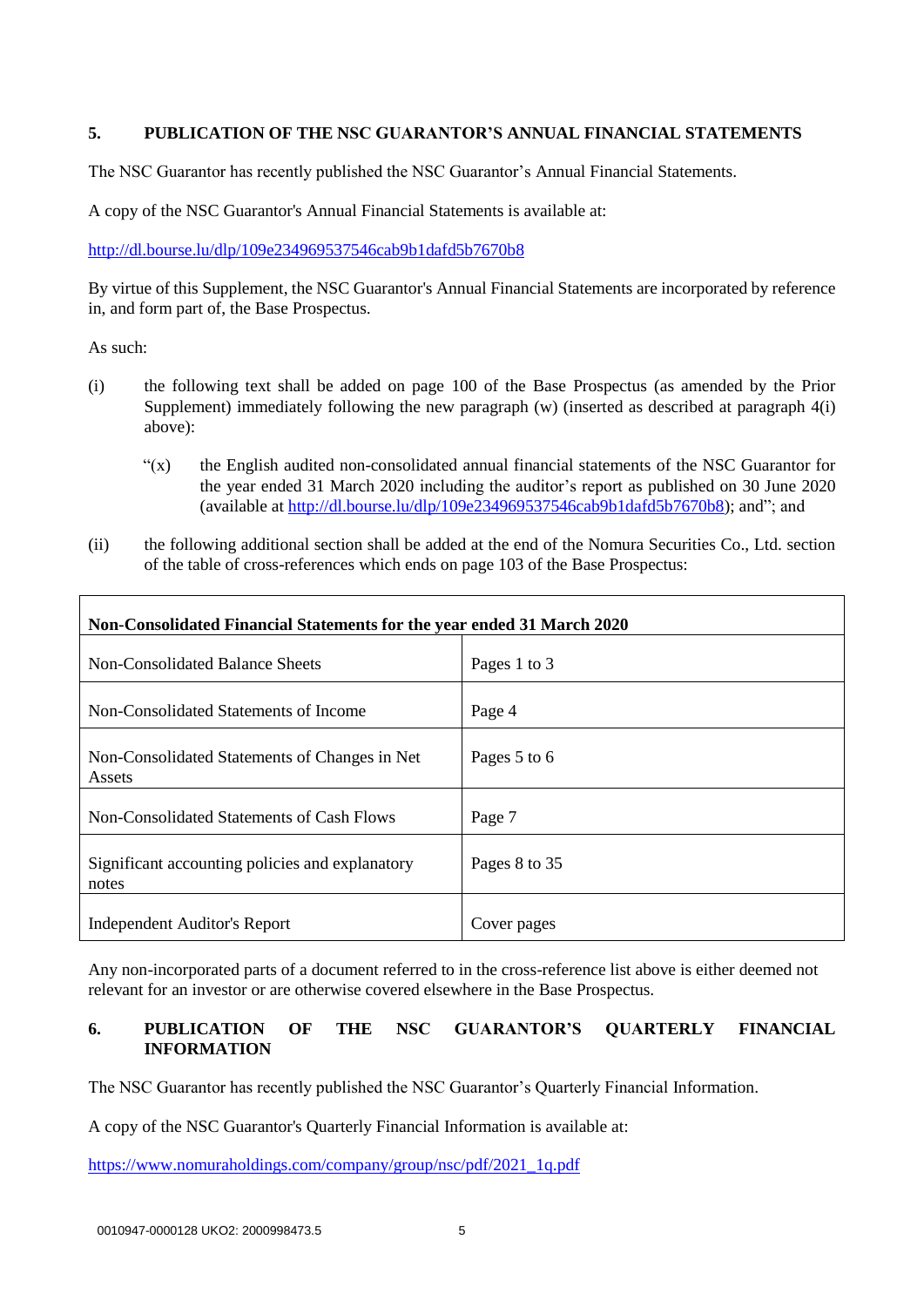By virtue of this Supplement, the NSC Guarantor's Quarterly Financial Information is incorporated by reference in, and forms part of, the Base Prospectus.

As such:

- (i) the following text shall be added on page 100 of the Base Prospectus immediately following the new paragraph (x) (inserted as described at paragraph 5(i) above):
	- "(y) the English translation of the Japanese language unaudited quarterly financial information for the three months ended 30 June 2020 of the NSC Guarantor as published on 29 July 2020."; and
- (ii) the following additional section shall be added at the end of the Nomura Securities Co., Ltd. section of the table of cross-references which ends on page 103 of the Base Prospectus:

# **Unaudited Quarterly Financial Information for the three months ended 30 June 2020 (English translation)**

| Unaudited Unconsolidated Balance Sheets                                                     | Page 1 |
|---------------------------------------------------------------------------------------------|--------|
| Unaudited Unconsolidated Statements of Income                                               | Page 1 |
| Unaudited Unconsolidated Statements of Income $-$   Page 2<br><b>Quarterly Comparatives</b> |        |
| Unaudited Supplementary Information                                                         | Page 3 |

Any non-incorporated parts of a document referred to in the cross-reference list above is either deemed not relevant for an investor or are otherwise covered elsewhere in the Base Prospectus.

# **7. UPDATE OF THE MATERIAL ADVERSE CHANGE STATEMENTS**

The section under the heading "7. Material Adverse Change" on page 791 of the Base Prospectus shall be deemed deleted and replaced with the following:

"There has been no material adverse change in the prospects of the Issuer since 31 March 2020.

There has been no material adverse change in the prospects of the Guarantors since 31 March 2020."

# **8. UPDATE OF THE SIGNIFICANT CHANGE STATEMENTS**

The paragraphs under the heading "6. Significant Change" on page 791 of the Base Prospectus shall be deemed deleted and replaced with the following:

"There has been no significant change in the financial performance or position of the Issuer since 31 March 2020.

There has been no significant change in the financial or trading position of the NHI Guarantor or the Nomura Group since 30 June 2020.

There has been no significant change in the financial or trading position of the NSC Guarantor since 30 June 2020."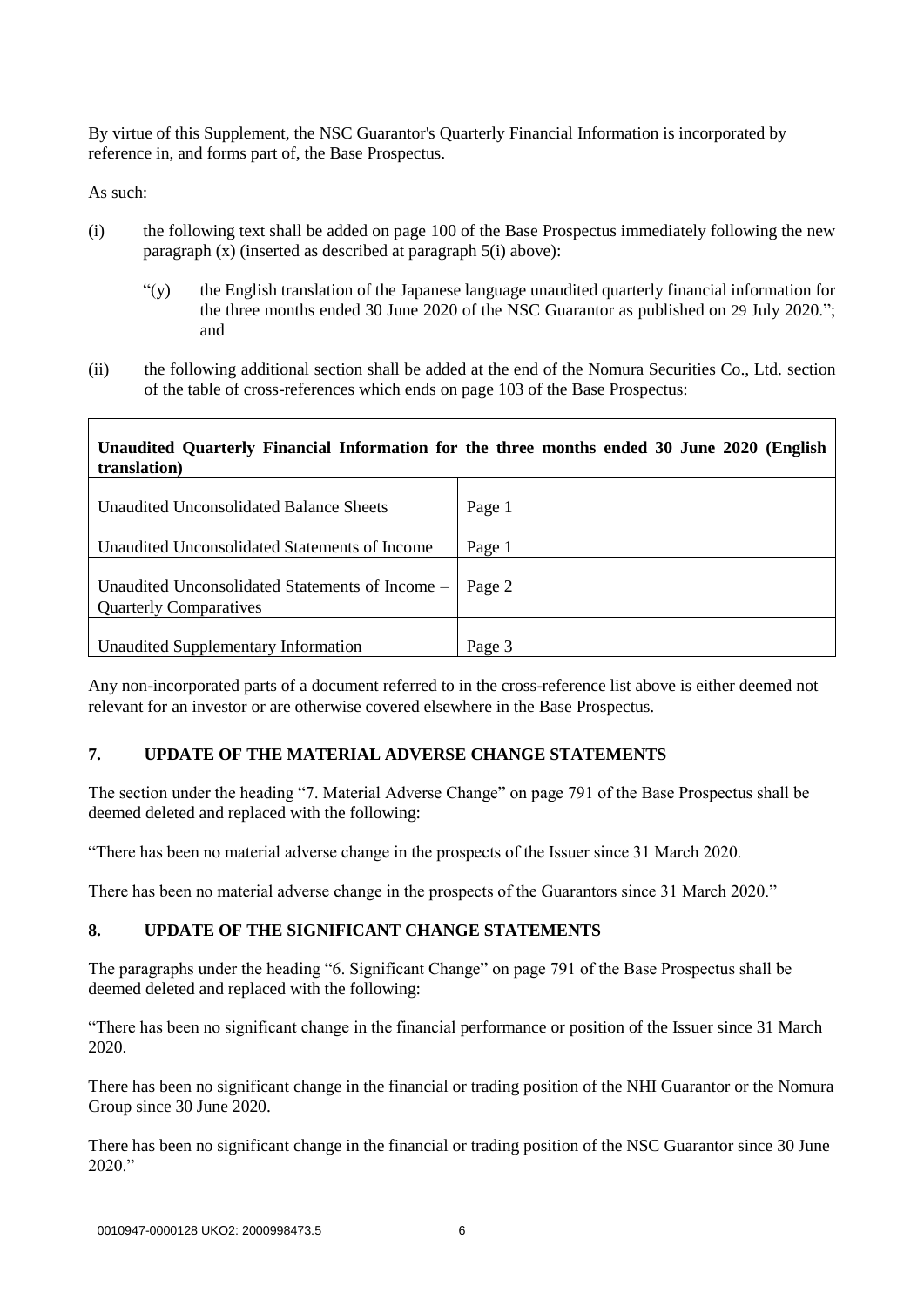# **9. AMENDMENT OF THE RISK FACTORS**

The Risk Factors relating to the Nomura Group contained on pages 23 to 37 of the Base Prospectus shall be deemed updated and replaced with the Risk Factors in the Annex to this Supplement.

# **10. AMENDMENT OF THE TERMS AND CONDITIONS OF THE N&C SECURITIES**

Condition 6.3.2.2(A) of the Terms and Conditions of the N&C Securities on page 214 of the Base Prospectus shall be amended by deleting the definition "*d*" and replacing it with the following language:

"*d* is the number of calendar days from (and including) the day in relation to which x is determined to (but excluding) the day in relation to which y is determined; and"

# **11. GENERAL**

All references to pages in this Supplement are to the original unsupplemented Base Prospectus, notwithstanding any amendments described herein.

To the extent that there is any inconsistency between (a) any statement in this Supplement or any statement incorporated by reference into the Base Prospectus by this Supplement and (b) any other statement in or incorporated by reference in the Base Prospectus, the statements in (a) above will prevail.

Save as disclosed in this Supplement, there has been no other significant new factor, material mistake or material inaccuracy relating to information included in the Base Prospectus since the publication of the Prior Supplement.

This Supplement will be published on the website of the Luxembourg Stock Exchange (*[www.bourse.lu](http://www.bourse.lu/)*).

If documents which are incorporated by reference themselves incorporate any information or other documents therein, either expressly or implicitly, such information or other documents will not form part of this Supplement for the purposes of the Prospectus Regulation except where such information or other documents are specifically incorporated by reference or attached to this Supplement.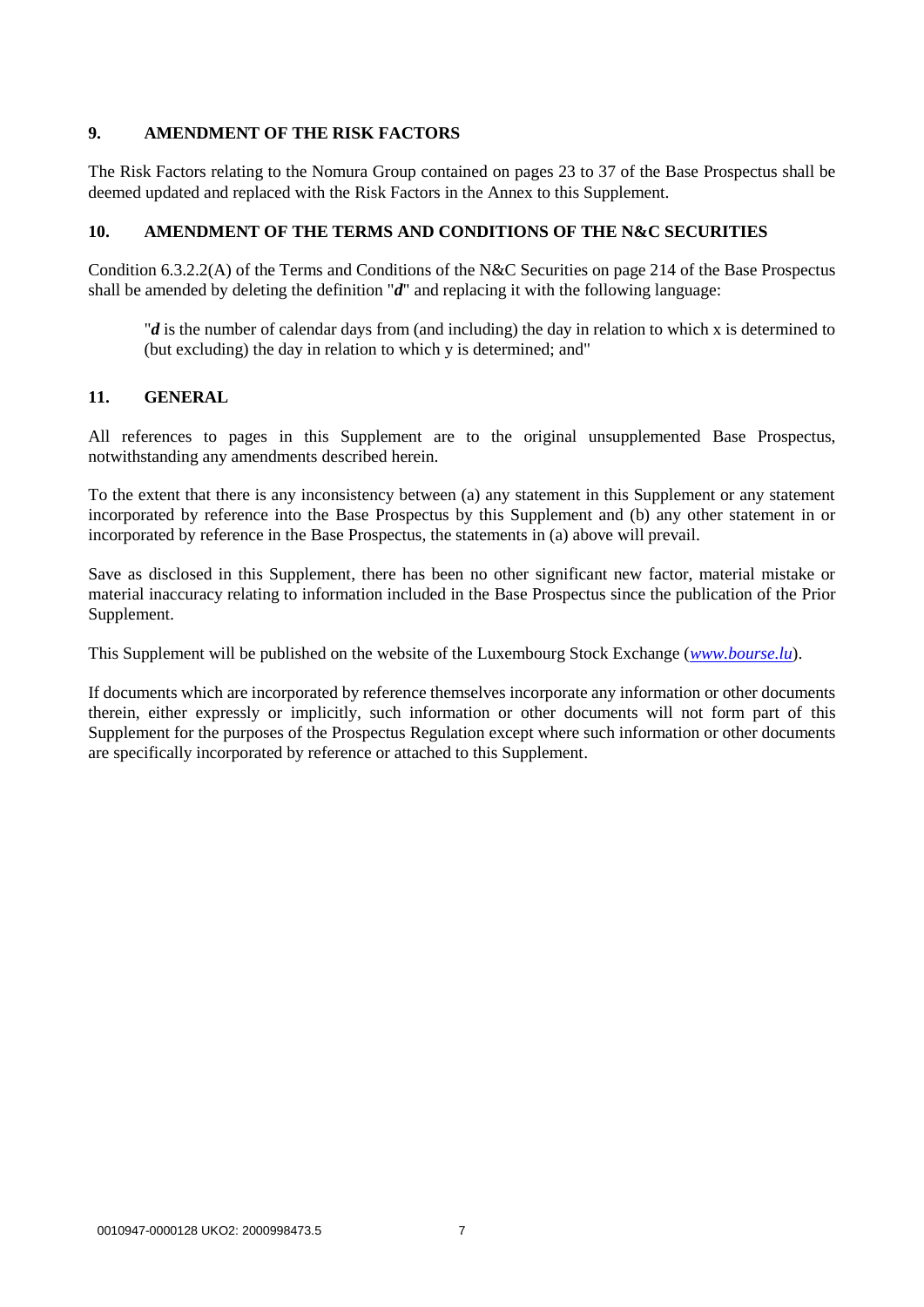#### **ANNEX**

#### **4. Risks relating to the Nomura Group**

**In this Document, the term "Nomura Group" describes the NHI Guarantor (or "NHI") and its consolidated subsidiaries, including the Issuer and the NSC Guarantor (or "NSC"), each of which is a wholly owned subsidiary of the NHI Guarantor. Any factors which affect the financial condition and/or creditworthiness of the NHI Guarantor may have a direct or indirect impact upon the financial condition and/or creditworthiness of other entities within the Nomura Group, including the Issuer and the NSC Guarantor. Accordingly, risks identified in this "***Risks relating to the Nomura Group***" section relating to NHI should, unless the context requires otherwise, be construed as potentially applying also to all other entities within the Nomura Group including, in particular, the Issuer and the NSC Guarantor.**

#### **The Nomura Group's business may be materially affected by financial markets, economic conditions and market fluctuations in Japan and elsewhere around the world**

The Nomura Group's business and revenues may be affected by any adverse changes in the Japanese and global economic environments and financial markets. In addition, not only purely economic factors but also future wars, acts of terrorism, economic or political sanctions, pandemics, forecasts of geopolitical risks and geopolitical events which have actually occurred, natural disasters or other similar events could have an effect on the financial markets and economies of each country. If any adverse events including those discussed above were to occur, a market or economic downturn may last for a long period of time, which could adversely affect the Nomura Group's business and can result in it incurring substantial losses. In particular, global turmoil and economic conditions caused by the coronavirus (**COVID-19**) pandemic could continue to negatively affect the Nomura Group's business, even after the pandemic itself has subsided. It is highly uncertain and difficult to predict how critically the Nomura Group's business continuity and revenue will be affected if this situation continues for an extended period. Furthermore, the long-term trends of population aging and population decline faced by Japan, are expected to continue to put downward pressure on demand in the businesses in which the Nomura Group operates, including, in particular, its retail business. Even in the absence of a prolonged market or economic downturn, changes in market volatility and other changes in the environment may adversely affect its business, financial condition and results of operations. The following are certain risks related to the financial markets and economic conditions for the Nomura Group's specific businesses.

# *Governmental fiscal and monetary policy changes in Japan, or in any other country or region where the Nomura Group conducts business may affect its business, financial condition and results of operations*

The Nomura Group engages in its business globally through domestic and international offices. Governmental fiscal, monetary and other policy changes in Japan, or in any other country or region where the Nomura Group conducts business may affect its business, financial condition and results of operations. In addition, any changes to the monetary policy of the Bank of Japan or central banks in major economies worldwide, which could potentially be followed by volatility of interest rate or yields may negatively affect the Nomura Group's ability to provide asset management products to its clients as well as the Nomura Group and its clients' trading and investment activities, as exemplified by decreased returns for fixed income products in the prolonged low interest rate environment in Japan.

# *The COVID-19 pandemic has affected the Nomura Group's business, customers and employees and this may continue in the future*

In 2020, the COVID-19 pandemic and the measures taken by governments to prevent its spread had a severe impact on the Nomura Group's business environment, particularly in the capital markets, which are expected to see continued instability due to the ongoing turmoil including an extreme volatility in global equity prices,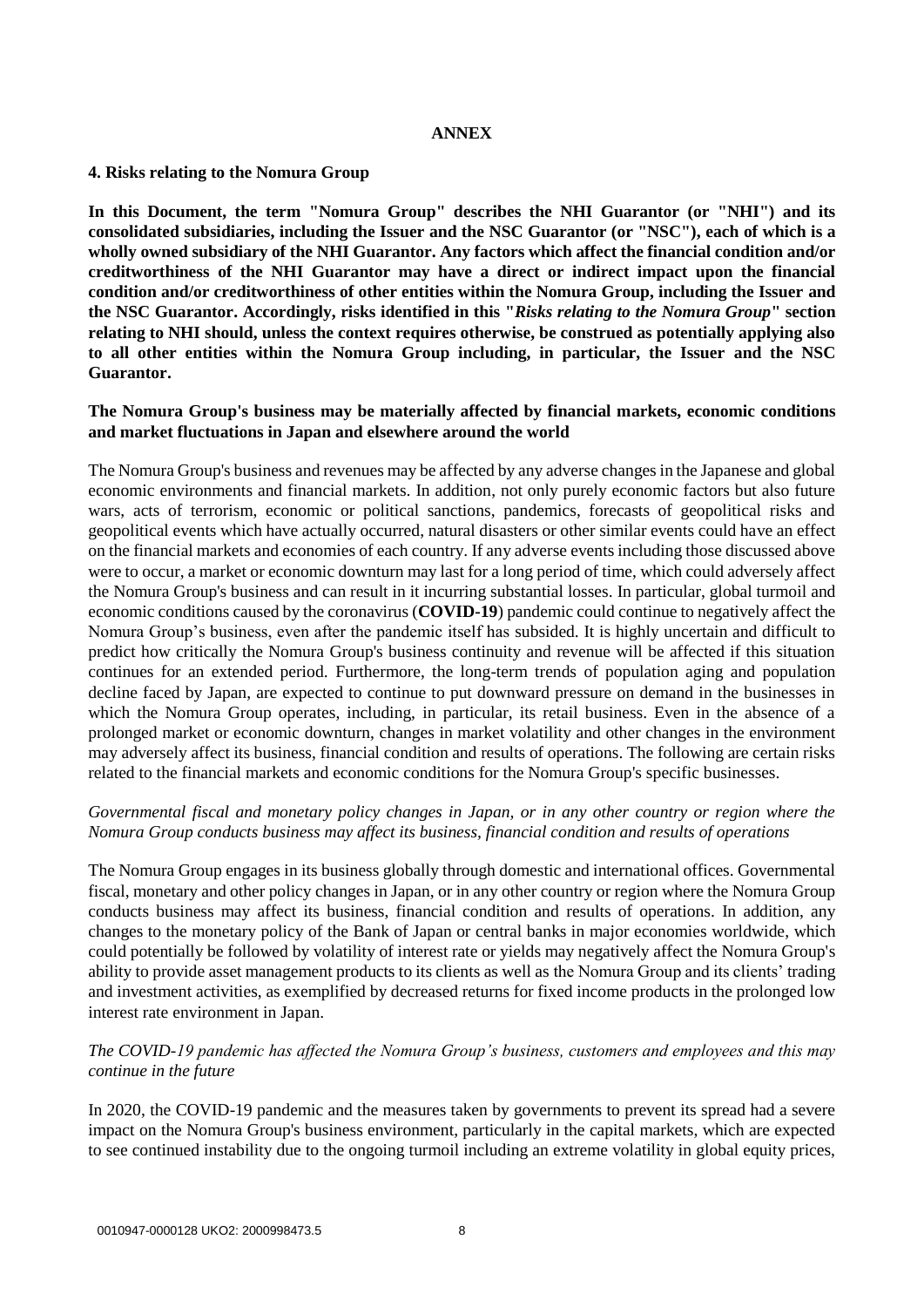interest rates and elsewhere and a widening of credit spreads, as well as the possibility that uncertainty in the economic outlook will continue in the future.

#### *Post-Transition Brexit may adversely affect the Nomura Group's business on various fronts*

On 31 January 2020, the United Kingdom (UK) withdrew from the European Union (EU) under the Withdrawal Agreement between the UK and the EU (**Brexit**), which provides for a transition period during which the rules and regulations of the EU continue to apply to the UK until 31 December 2020. The legal deadline for the UK and the EU to agree on whether to extend the transition period is currently 30 June 2020. If the transition period ends without the UK and the EU agreeing upon the terms of their relationship, such as a free trade arrangement, tariffs and other trade restrictions may come into force immediately, including on the provision of services such as ours.

Because the Nomura Group conducts a substantial level of business throughout Europe where London is its regional hub, the outcome of the negotiations following Brexit may adversely affect the Nomura Group's business on various fronts. Currently, the Nomura Group's regulated activities in the European region are carried out mainly through Nomura International plc (**NIP**), the Nomura Group's broker-dealer arm established in London. NIP currently can provide the entire European Economic Area (EEA) cross-border services under the relevant EU single market legislation known as "passporting rights". If the transition period ends without an agreement between the UK and the EU in respect to the continuation of access for financial services, including passporting rights, NIP may lose access to the EEA and, as a result, the Nomura Group's revenue and profitability from business in the European region remaining in the NIP legal entity may be adversely affected. This situation would also similarly apply to other group entities operating in the European region.

In order to address the consequences of Brexit, the Nomura Group established a broker-dealer entity, Nomura Financial Products Europe GmbH (**NFPE**) as a licensed broker-dealer in the Federal Republic of Germany. As a German entity, NFPE will continue to hold passporting rights even if the transition period ends with no agreement. However, potential risks are associated with timely migration of European clients to NFPE and ability to provide the same level of service as the NIP entity. In addition as discussed below, a number of uncertainties affecting the Nomura Group's business in the European region remain.

For example, agreements between the UK and the EU on financial services after the end of the transition period may adversely affect the Nomura Group's business in the European region. Moreover, if no agreement is reached, financial stability both in the UK and the wider European region may be adversely affected. Any market turmoil and increased volatility may adversely affect the Nomura Group's business, with potentially severe liquidity and operational pressures on the Nomura Groups's financial position, particularly in the short term. Even if the UK and the EU agree on extending the transition period to maintain the status quo until a final agreement for the future relationship becomes effective, this may affect the behavior of market participants. For example, market participants may postpone or cancel transactions or other activities that they would otherwise engage in, which may adversely affect the Nomura Group's revenues and profitability.

Depending on the content of any future agreement between the UK and the EU, the wider financial system and regulatory and supervisory regime in the European region may also be substantially changed, which could adversely affect the Nomura Group's business as well. Euro-denominated financial transactions in the market, which are currently centralized in London, in particular may be affected by any regulatory regime emerging after the transition period, in terms of the physical location for financial market infrastructure, liquidity provision and pricing. Operating conditions for financial institutions and financial market infrastructures may also become more stringent for all market participants depending on the content of any such new regulatory or supervisory regime.

These potential changes in the relevant regulatory or supervisory regimes in the wider financial system may accelerate fragmentation of the financial markets and, as a result, Nomura Group may be adversely affected due to increasing operating costs, which could impact its profitability. Such increased operating costs may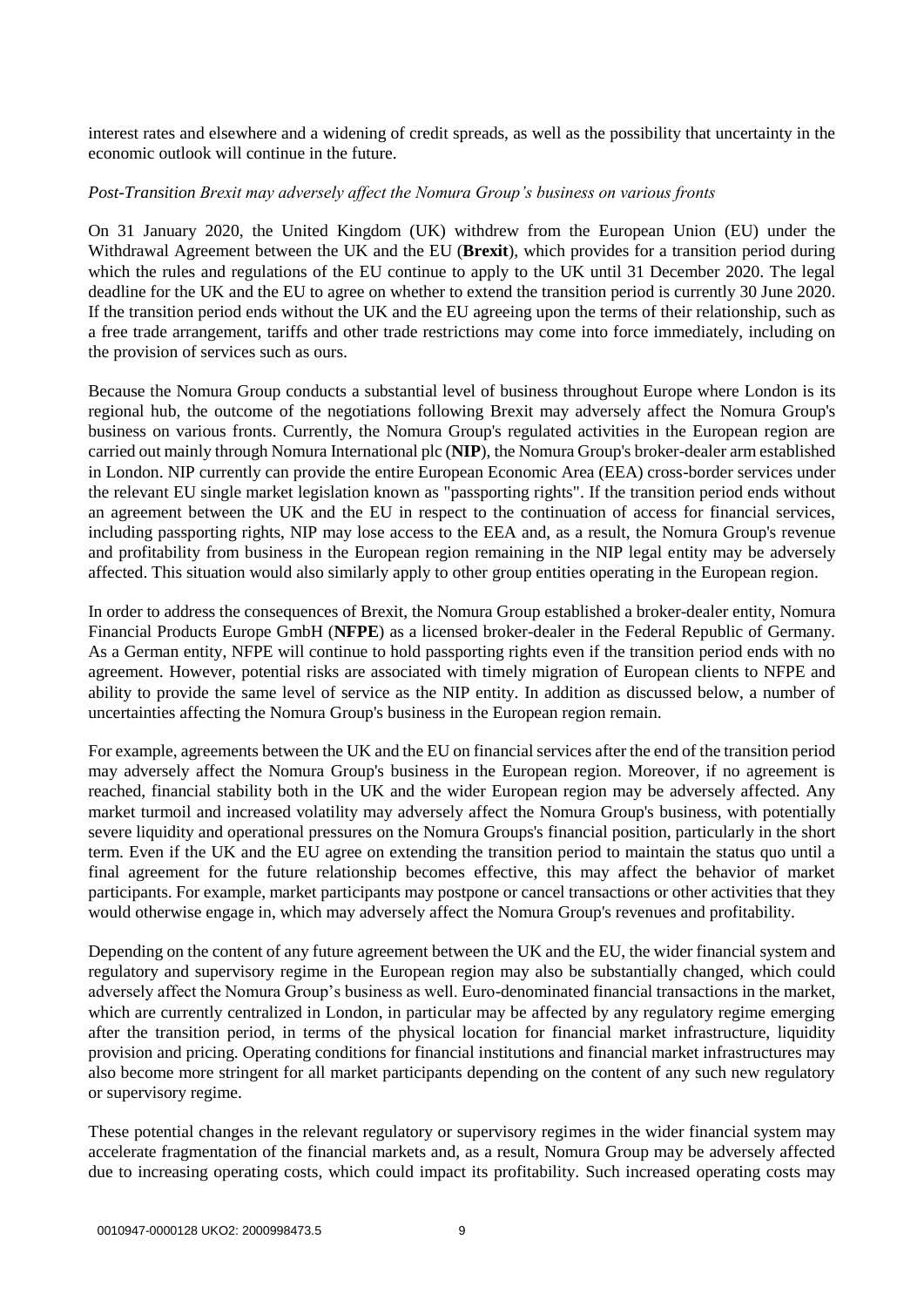result from a number of factors, including the introduction or modification of regulatory requirements such as regulatory capital, liquidity, governance, risk management control and overall entity structure planning.

Overall, the final form that Brexit takes poses a high level of potentially prolonged uncertainties both politically and economically, mainly in the UK and the EU. There may also be certain extraterritorial effects in markets outside of the region. These uncertainties, together with other potential developments such as rising trade tensions, may add further downward pressure to the world economic growth and global financial stability and, as a result, the Nomura Group may see lower liquidity in financial markets, an unexpected increase in volatility across various asset classes, higher funding costs, a trend towards increasing risk averseness in investment activities and negative business sentiment, all of which may adversely affect its business.

#### *The Nomura Group's brokerage and asset management revenues may decline*

A market downturn could result in a decline in the revenues generated by the Nomura Group's brokerage business because of a decline in the volume and value of securities that the Nomura Group brokers for its clients. Also, within the Nomura Group's asset management business, in most cases, the Nomura Group charges fees and commissions for managing its clients' portfolios that are based on the market value of their portfolios. A market downturn that reduces the market value of the Nomura Group's clients' portfolios may increase the amount of withdrawals or reduce the amount of new investments in these portfolios, and would reduce the revenue the Nomura Group receives from its asset management business. Also, any changes in the Nomura Group's clients' investment preferences on their asset portfolios, including shifting investment assets to stable assets such as deposits and/or passive funds, which bring relatively low commission rates, may reduce the Nomura Group's revenue as well. A market downturn or a change in investor preferences as described above may adversely affect the financial performance of the Nomura Group and the market perception thereof. In turn, this could have an adverse impact on the demand (if any) for the Securities in the secondary market.

#### *The Nomura Group's investment banking revenues may decline*

Changes in financial or economic conditions would likely affect the number and size of transactions for which the Nomura Group provides securities underwriting, financial advisory and other investment banking services. The Nomura Group's investment banking revenues, which include fees from these services, are directly related to the number and size of the transactions in which the Nomura Group participates and would therefore decrease if there are financial and market changes unfavourable to its investment banking business and its clients.

The COVID-19 pandemic in 2020 has increased uncertainty in the business environment for investment banking, negatively affecting investment banking revenues. A potential reduction in M&A activities and other investment banking is expected to continue to have negative impact on the Nomura Group's revenues in the future.

Any such decrease in the Nomura Group's investment banking revenues may have an adverse impact on the Nomura Group's financial performance, which could in turn adversely affect the value of the Securities. Ultimately, a sustained decrease in investment banking revenues caused by severe and continuing changes in financial or economic conditions may adversely affect the creditworthiness of the Issuer and, as a result, increase the risk that the Issuer will be unable to meet its obligations in respect of the Securities.

#### *The Nomura Group's electronic trading business revenues may decline*

Electronic trading is essential for the Nomura Group's business in order to execute trades faster with fewer resources. Utilising these systems allows the Nomura Group to provide an efficient execution platform and on-line content and tools to its clients via exchanges or other automated trading facilities. Revenue from the Nomura Group's electronic trading, which includes trading commissions and bid-offer spreads, is directly correlated with the number and size of the transactions in which the Nomura Group participates. Competition in electronic trading is intense and the introduction of highly discounted or no-commission trades at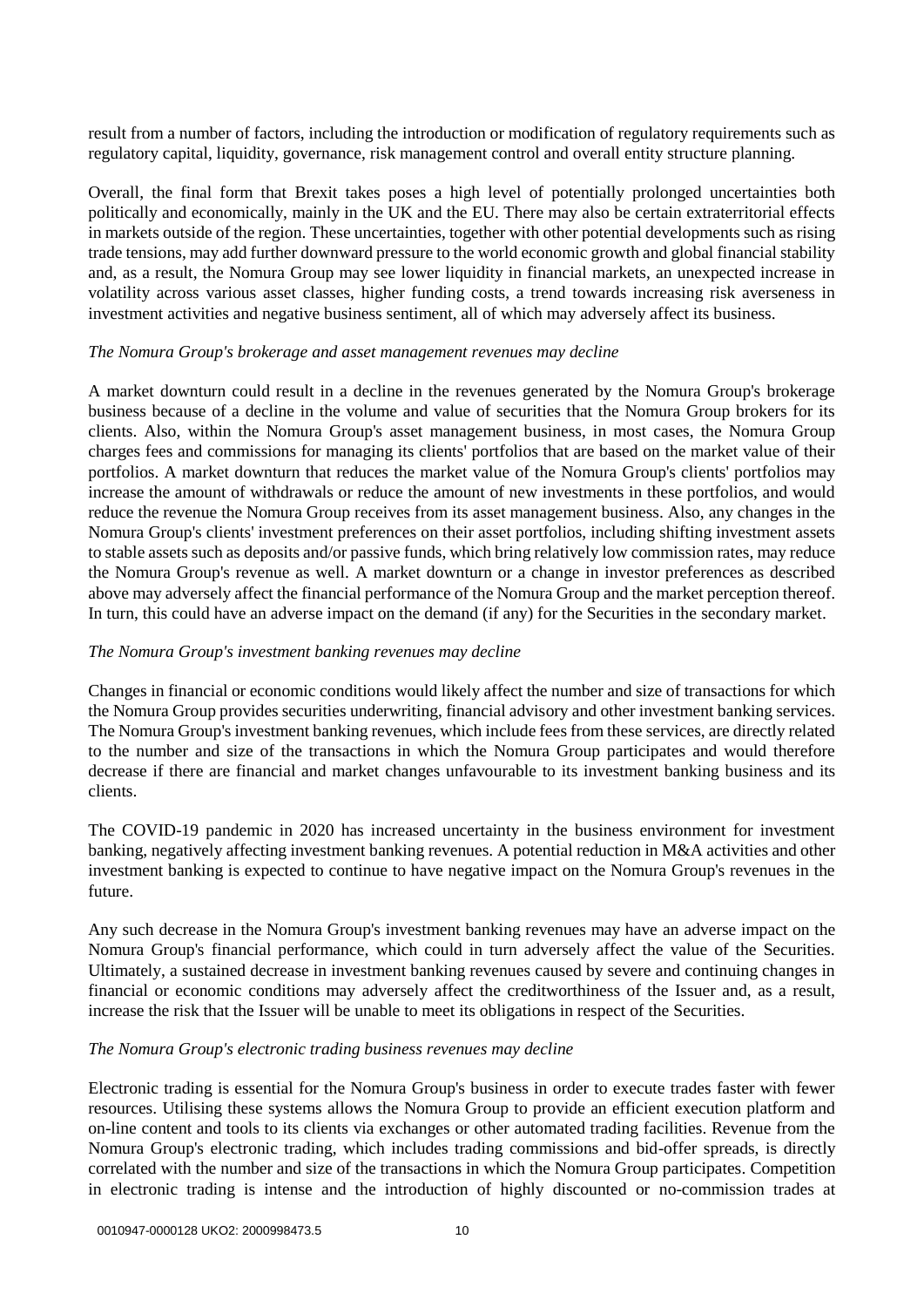competitors has and will continue to exert pressure on the Nomura Group's electronic and traditional trading revenue. Moreover, such revenue would decrease if there are financial market or economic changes that would cause its clients to trade less frequently or in a smaller amounts. Even if trade volumes increase due to the convenience of electronic trading, this may not be sufficient to offset margin erosion in the Nomura Group's execution business, leading to a potential decline in revenue generated from this business. The Nomura Group continues to invest in developing technologies to provide an efficient trading platform; however, the Nomura Group may fail to maximise returns on these investments due to this increased pressure on lowering margins. Increased competition and/or reduced demand for electronic trading services as described above may adversely affect those areas of the Nomura Group's business that rely on such services to generate sales and revenue. Over time this could have a negative impact on the Nomura Group's financial performance more broadly, which may adversely affect the value of the Securities.

#### *The Nomura Group may incur significant losses from its trading and investment activities*

The Nomura Group maintains trading and investment positions in fixed income, equity and other markets, both for proprietary purposes and for the purpose of facilitating its clients' trades. The Nomura Group's positions consist of various types of assets, including securities, derivatives transactions with equity, interest rate, currency, credit and other underliers, as well as loans and reverse repurchase agreements. Fluctuations in the markets where these assets are traded can adversely affect the value of the Nomura Group's positions, in these assets, with downturns potentially negatively affecting long positions and upturns potentially negatively affecting short positions. Although the Nomura Group continues to mitigate these position risks with a variety of hedging techniques, it may also incur losses if the value of these assets fluctuate or if the financial system is overly stressed and the markets move in a way it has not anticipated.

The Nomura Group's businesses have been, and may continue to be, affected by changes in market volatility levels. Certain of the Nomura Group's trading businesses such as those engaged in trading and arbitrage opportunities depend on market volatility to generate revenues. Lower volatility may lead to a decrease in business opportunities which may affect the results of operations of these businesses. On the other hand, while higher volatility can increase trading volumes and spreads, it also increases risk as measured by Value-at-Risk (**VaR**) and may expose the Nomura Group to higher risks in connection with its market-making and proprietary businesses. Higher volatility can also cause the Nomura Group to reduce the outstanding positions or size of these businesses in order to avoid increasing its VaR.

Furthermore, the Nomura Group commits capital to take relatively large positions for underwriting or warehousing assets to facilitate certain capital market transactions. The Nomura Group also structures and takes positions in pilot funds for developing financial investment products and invests seed money to set up and support financial investment products. The Nomura Group may incur significant losses from these positions in the event of significant market fluctuations.

In addition, if the Nomura Group is the party providing collateral in a transaction, significant declines in the value of the collateral or a requirement to provide additional collateral due to a decline in its creditworthiness (by way of a lowered credit rating or otherwise) can increase its costs and reduce its profitability. On the other hand, if the Nomura Group is the party receiving collateral from its clients and counterparties, such declines may also affect its profitability due to a decrease in client transactions. Assuming a one-notch and two-notch downgrade of the Nomura Group's credit ratings on 31 March 2020, absent other changes, the Nomura Group estimates that the aggregate fair value of assets required to be posted as additional collateral in connection with its derivative contracts would have been approximately ¥5.5 billion and ¥64.3 billion, respectively.

#### *Transition from LIBOR to alternative rate indices may adversely affect the Nomura Group's business*

The Nomura Group trades derivatives including interest rate swaps and underwrites bonds and loans which refer to Interbank Offered Rates (**IBORs**) such as the London Interbank Offered Rate (**LIBOR**). Following the LIBOR manipulation scandal in 2012, the Chief Executive of the FCA, which regulates LIBOR, announced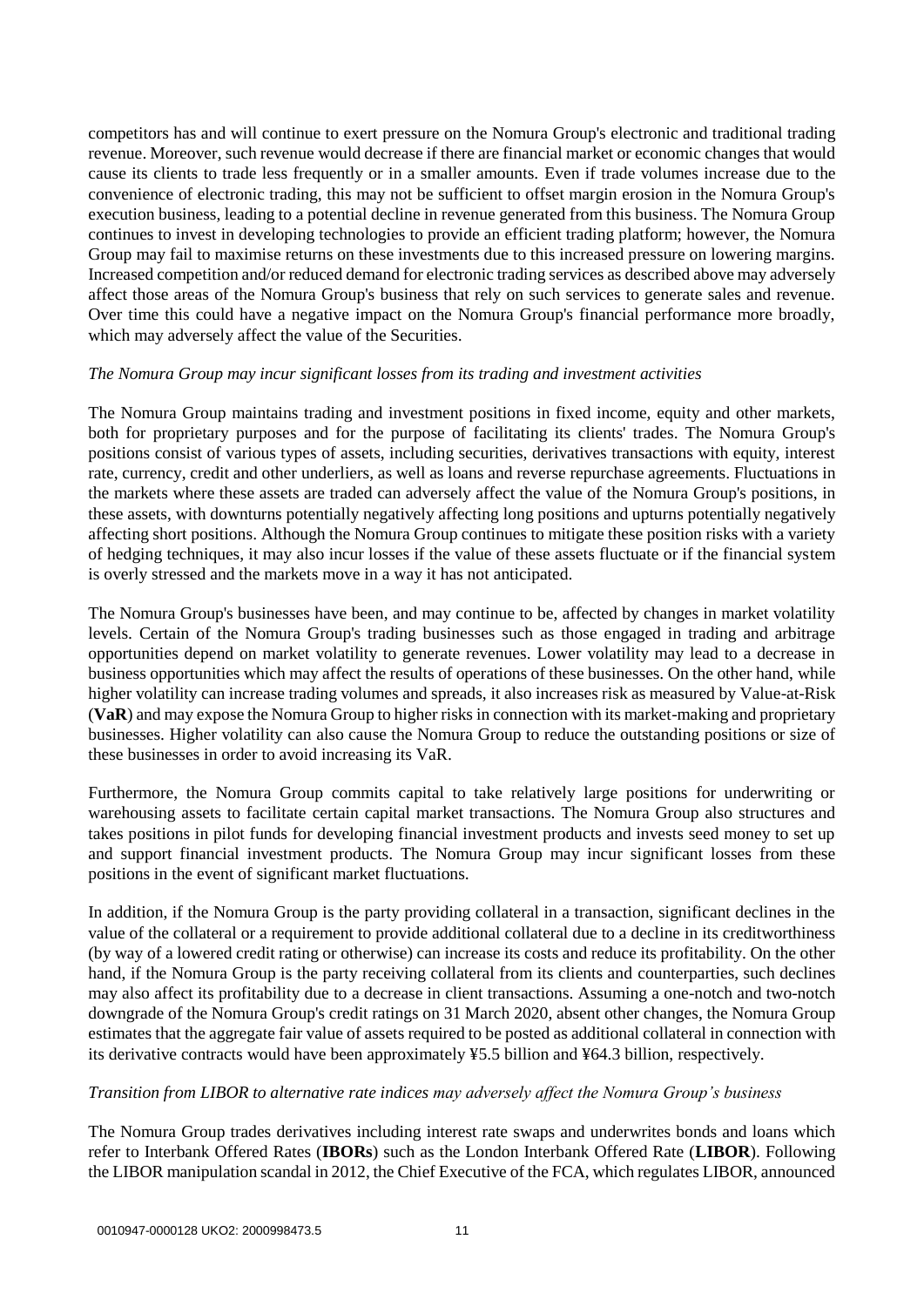on 27 July 2017 that the FCA will no longer persuade or compel banks to submit rates for the calculation of LIBOR after 2021, and indicated that the continuation of LIBOR cannot and will not be guaranteed after 2021. Since then, regulators of each country including Japan have expressed their intention to request that financial transactions that refer to LIBOR be converted to alternative rate indices and that measures be taken in preparation for the permanent cessation of LIBOR. So, almost all the transaction agreements which refer to LIBOR are expected to be replaced or to be amended adding "fallback" clause by the end of 2021. But details of calculation methodologies of alternative rate indices are under discussion in each country currently, and such transfers will involve the development of new calculation methods for alternative rates, revisions to relevant contracts and modifications to the application of accounting principles to the relevant transactions. These changes could require the Nomura Group to incur additional costs and subject it to risks associated with systematic reform, operational application and client disclosure, or adversely impact the pricing, volatility and liquidity of financial products including derivatives, bonds and loans which refer IBORs as floating rate. Therefore, the Nomura Group's business, financial condition and results of operations could be impacted materially adversely and/or it could be subject to disputes, litigation or other actions with counterparties or relative participants.

The Nomura Group has established a firmwide LIBOR transition programme to manage the transition away from these IBORs which includes transitions to alternative reference rates i.e. risk-free rates (**RFRs**) (please see the "*Investment Considerations*" section). However, the transactions referring to the alternative rate indices are not familiarised and fixed in the market yet since the details of calculation methods are still under discussion, so these developments are the subject of significant uncertainty, and the Nomura Group may not be successful in managing this transition without potentially serious disruption to its business.

# *Holding large and concentrated positions of securities and other assets may expose the Nomura Group to large losses*

Holding large and concentrated positions of certain securities can expose the Nomura Group to large losses in its businesses such as market-making, block trading, underwriting, asset securitisation, acquiring newly-issued convertible debt securities through third-party allotment or providing business solutions to meet clients' needs. The Nomura Group has committed substantial amounts of capital to these businesses. This often requires the Nomura Group to take large positions in the securities of a particular issuer or issuers in a particular industry, country or region. The Nomura Group generally has higher exposure to those issuers engaged in financial services businesses, including commercial banks, broker-dealers, clearing houses, exchanges and investment companies. There may also be cases where the Nomura Group holds relatively large amounts of securities by issuers in particular countries or regions due to the business it conducts with its clients or its counterparties. In addition, the Nomura Group may incur losses due to market fluctuations on asset-backed securities such as residential mortgage-backed securities (**RMBS**) and commercial mortgage-backed securities (**CMBS**).

#### *Extended market declines and decreases in market participants can reduce liquidity and lead to material losses*

Extended market declines can reduce the level of market activity and the liquidity of the assets traded in those markets in which the Nomura Group operates. Market liquidity may also be affected by decreases in market participants that could occur, for example, if financial institutions scale back market-related businesses due to increasing regulation or other reasons. As a result, it may be difficult for the Nomura Group to sell, hedge or value such assets which the Nomura Group holds. Also, in the event that a market fails in pricing such assets, it will be difficult to estimate their value. If the Nomura Group cannot properly close out or hedge its associated positions in a timely manner or in full, particularly with respect to Over-The-Counter (**OTC**) derivatives, it may incur substantial losses. Further, if the liquidity of a market significantly decreases and the market may become unable to price financial instruments held by the Nomura Group, this could lead to unanticipated losses.

While the COVID-19 pandemic in 2020 and the associated measures taken to prevent its spread led to a rapid contraction of the global economy, the Nomura Group's trading business was active due to an increase in client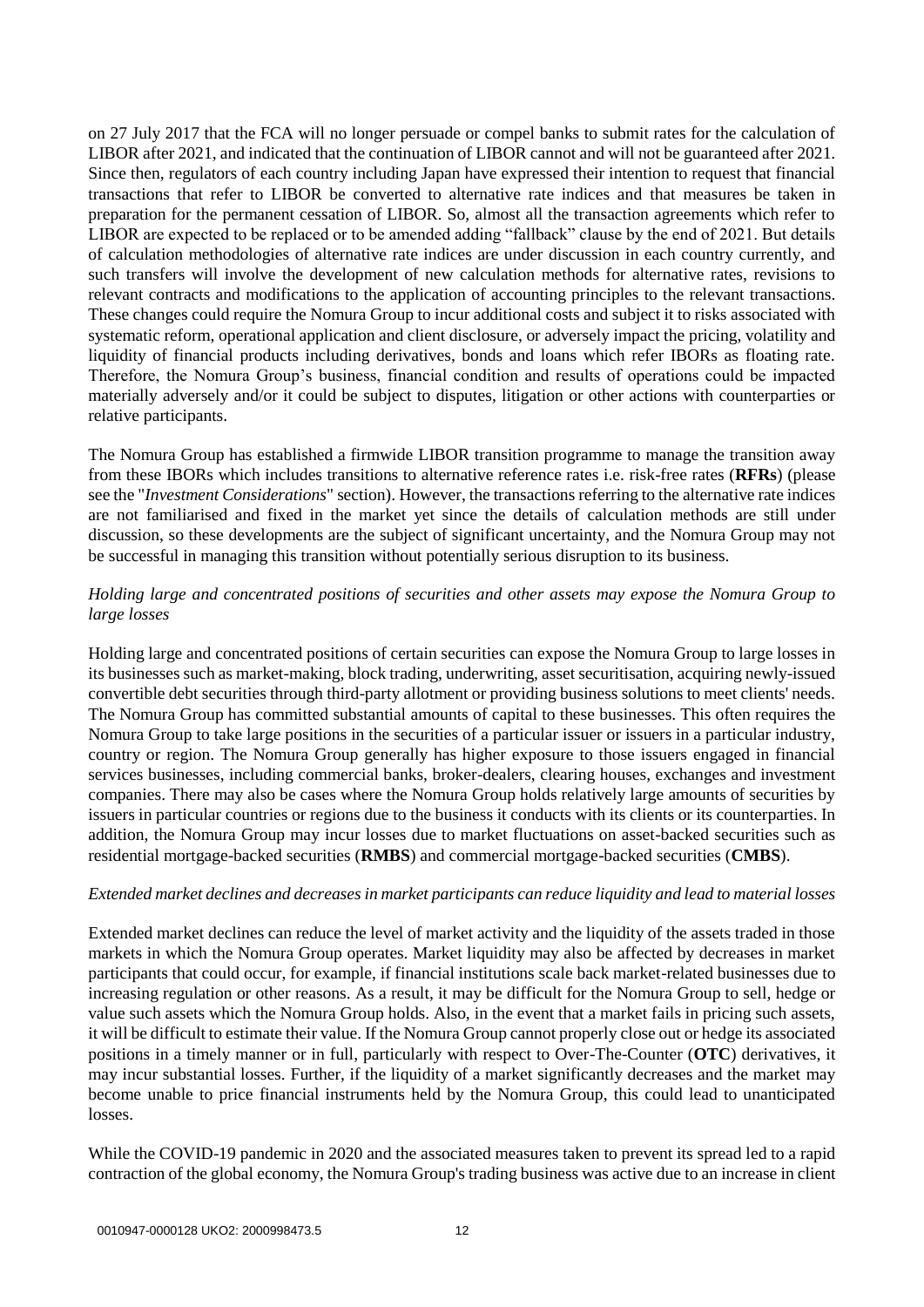activity driven by volatility in equity markets and interest rates and flight to risk-free assets. However in future, it is unclear how long this trend will continue.

#### *The Nomura Group's hedging strategies may not prevent losses*

The Nomura Group uses a variety of financial instruments and strategies to hedge its exposure to various types of risk. If the Nomura Group's hedging strategies are not effective, the Nomura Group may incur losses. The Nomura Group bases many of its hedging strategies on historical trading patterns and correlations. For example, if the Nomura Group holds an asset, it may hedge this position by taking a position in another asset which has, historically, moved in a direction that would offset a change in value of the former asset. However, historical trading patterns and correlations may not continue, as seen in the case of past financial crises, and these hedging strategies may not be fully effective in mitigating the Nomura Group's risk exposure because it is exposed to all types of risk in a variety of market environments.

# *The Nomura Group's risk management policies and procedures may not be fully effective in managing market risk*

The Nomura Group's policies and procedures to identify, monitor and manage risks may not be fully effective. Although some of the Nomura Group's methods of managing risk are based upon observed historical market data, the future movements in the financial markets may not be the same as was observed in the past. As a result, the Nomura Group may suffer large losses through unexpected future risk exposures. Other risk management methods that the Nomura Group uses also rely on its evaluation of information regarding markets, clients or other matters, which is publicly available or otherwise accessible by the Nomura Group. This information may not be accurate, complete, up-to-date or properly evaluated, and the Nomura Group may be unable to properly assess its risks, and thereby suffer large losses. Furthermore, certain factors, such as market volatility, may render the Nomura Group's risk evaluation model unsuitable for a new market environment. In such event, the Nomura Group may become unable to evaluate or otherwise manage its risks adequately.

# *Market risk may increase other risks that the Nomura Group faces*

In addition to the potentially adverse effects on the Nomura Group's businesses described above, market risk could exacerbate other risks that the Nomura Group faces. For example, the risks inherent in financial instruments developed through financial engineering and innovation may be increased by market risk.

Also, if the Nomura Group incurs substantial trading losses caused by its exposure to market risk, its need for liquidity could rise sharply while its access to cash may be impaired as a result of market perception of its credit risk.

Furthermore, in a market downturn, the Nomura Group's clients and counterparties could incur substantial losses of their own, thereby weakening their financial condition and, as a result, increasing its credit risk to them.

#### *The Nomura Group may have to recognise impairment charges with regard to the amount of goodwill, tangible and intangible assets recognised on its consolidated balance sheets*

The Nomura Group has purchased all or a part of the equity interests in, or operations from, certain other companies in order to pursue its business expansion, and expect to continue to do so when and as it deems appropriate. The Nomura Group accounts for certain of those and similar purchases and acquisitions as a business combination under U.S. GAAP by allocating the Nomura Group's acquisition costs to the assets acquired and liabilities assumed and recognising the remaining amount as goodwill. The Nomura Group also possesses tangible and intangible assets other than those stated above.

The Nomura Group may have to recognise impairment charges, as well as other losses associated with subsequent transactions, with regard to the amount of goodwill, tangible and intangible assets and, if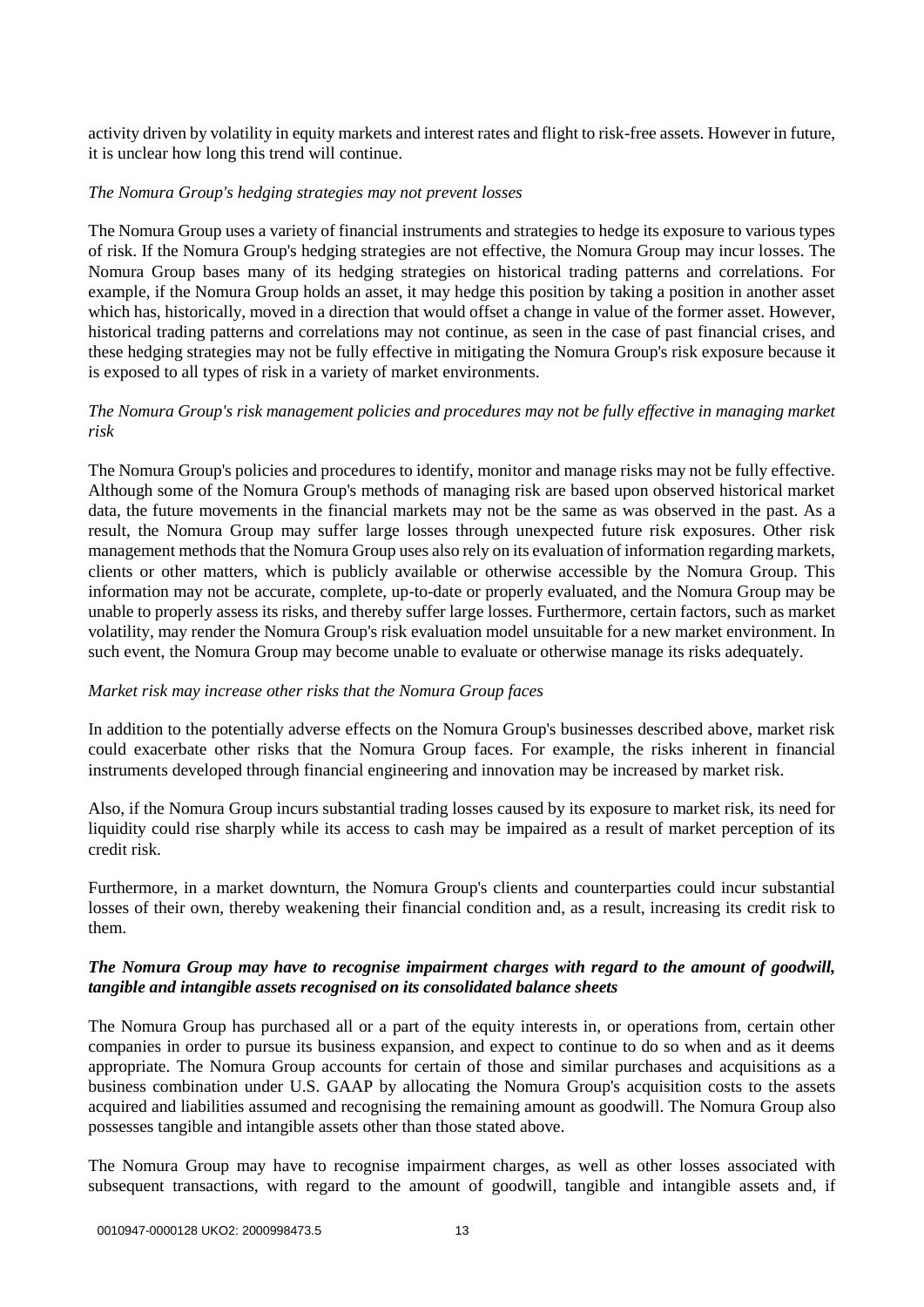recognised, such charges may adversely affect its financial condition and results of operations. For example, during the year ended 31 March 2019, the Nomura Group recognised an impairment loss on goodwill in its Wholesale segment attributable to previous overseas acquisitions of ¥81,372 million.

# *Liquidity risk could impair the Nomura Group's ability to fund operations and jeopardise its financial condition*

Liquidity, or having ready access to cash, is essential to the Nomura Group's business. The Nomura Group defines liquidity risk as the risk of loss arising from difficulty in securing the necessary funding or from a significantly higher cost of funding than normal levels due to deterioration of its creditworthiness or deterioration in market conditions. In addition to maintaining a readily available cash position, the Nomura Group seeks to secure ample liquidity through repurchase agreements and securities lending transactions, longterm borrowings and the issuance of long-term debt securities, diversification of its short-term funding sources such as commercial paper, and by holding a portfolio of highly liquid assets. The Nomura Group bears the risk that it may lose liquidity under certain circumstances, including the following:

#### *The Nomura Group may be unable to access unsecured or secured funding*

The Nomura Group continuously accesses unsecured funding from issuance of securities in the short-term credit markets and debt capital markets as well as bank borrowings to finance its day-to-day operations, including refinancing. The Nomura Group also enters into repurchase agreements and securities lending transactions to raise secured funding for its trading businesses. An inability to access unsecured or secured funding or funding at significantly higher cost than normal levels could have a substantial negative effect on its liquidity. For example, lenders could refuse to extend the credit necessary for the Nomura Group to conduct its business based on their assessment of the Nomura Group's long-term or short-term financial prospects if:

- the Nomura Group incurs large trading losses,
- the level of its business activity decreases due to a market downturn,
- regulatory authorities take significant action against it, or
- its credit rating is downgraded.

In addition to the above, the Nomura Group's ability to borrow in the debt capital markets could also be adversely impacted by factors that are not specific to the Nomura Group, such as reductions in banks' lending capacity, a severe disruption of the financial and credit markets, negative views about the general prospects for the investment banking, brokerage or financial services industries, or negative market perceptions of Japan's financial soundness.

#### *The Nomura Group may be unable to sell assets*

If the Nomura Group is unable to raise funds or if its liquidity declines significantly, it will need to liquidate assets or take other actions in order to meet its maturing liabilities. In volatile or uncertain market environments, overall market liquidity may decline. In a time of reduced market liquidity, the Nomura Group may be unable to sell some of its assets, or it may have to sell at depressed prices, which could adversely affect its results of operations and financial condition. The Nomura Group's ability to sell assets may also be adversely impacted by other market participants seeking to sell similar assets into the market at the same time.

#### *Lowering of the Nomura Group's credit ratings could impact its funding*

The Nomura Group's funding depends significantly on its credit ratings. Rating agencies may reduce or withdraw their ratings or place the Nomura Group on "credit watch" with negative implications. Future downgrades could increase the Nomura Group's funding costs and limit its funding. This, in turn, could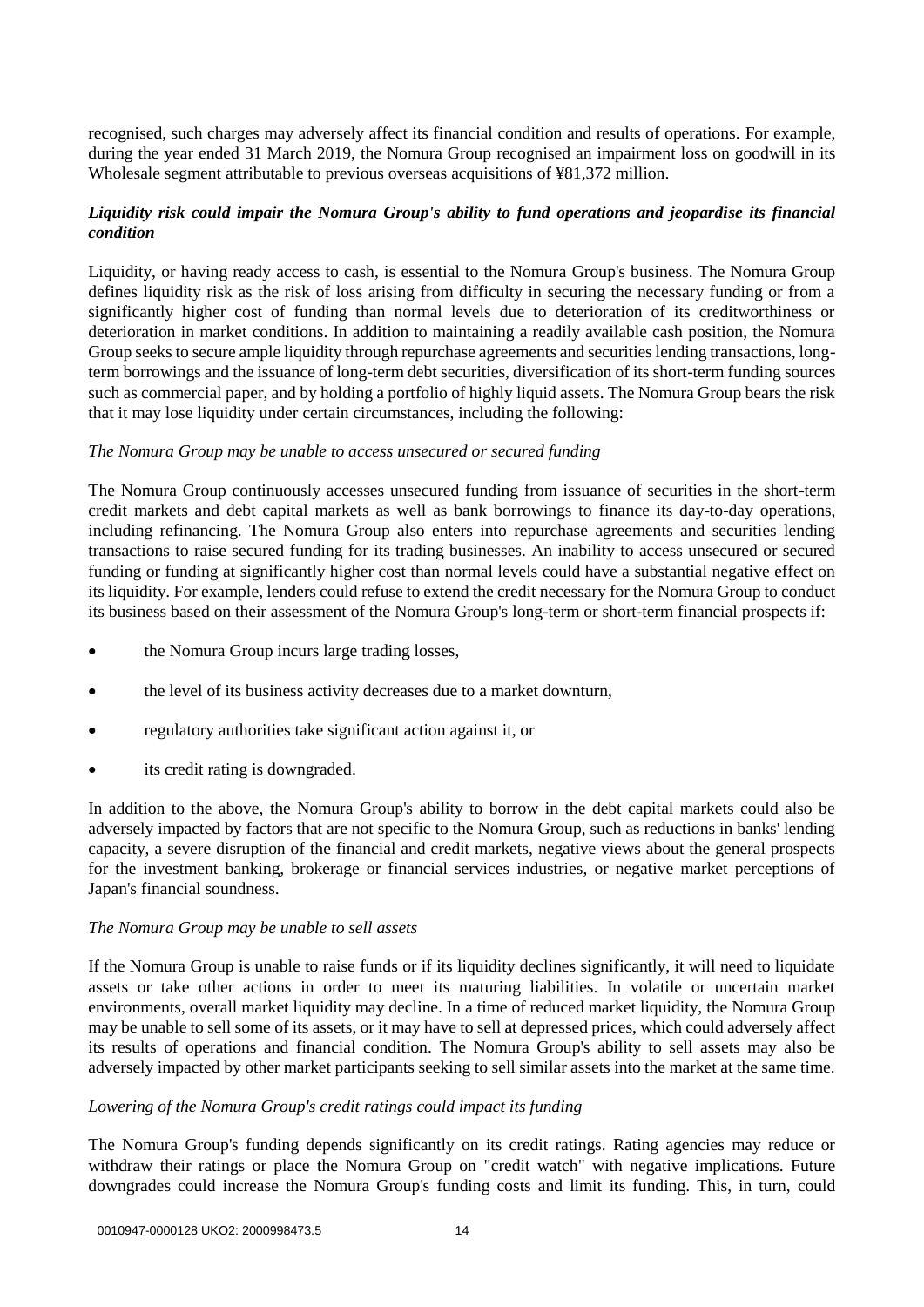adversely affect its result of operations and its financial condition. In addition, other factors which are not specific to the Nomura Group may impact its funding, such as negative market perceptions of Japan's financial soundness.

# **Event risk may cause losses in the Nomura Group's trading and investment assets as well as market and liquidity risk**

Event risk refers to potential losses the Nomura Group may suffer through unpredictable events that cause large unexpected market price movements such as natural or man-made disasters, epidemics, acts of terrorism, armed conflicts or political instability, as well as adverse events specifically affecting the Nomura Group's business activities or counterparties. These events include not only significant events such as the Great East Japan Earthquake in March 2011, the increasing tensions on the Korean Peninsula following North Korean nuclear tests in 2017, sudden and unexpected developments in global trade or security policies such as tensions between the United States and China in 2018 and 2019 and the COVID-19 pandemic in 2020 but also more specifically the following types of events that could cause losses in the Nomura Group's trading and investment assets:

- sudden and significant reductions in credit ratings with regard to financial instruments held by the Nomura Group's trading and investment businesses by major rating agencies;
- sudden changes in trading, tax, accounting, regulatory requirements, laws and other related rules which may make the Nomura Group's trading strategy obsolete, less competitive or no longer viable; or
- an unexpected failure in a corporate transaction in which the Nomura Group participates resulting in its not receiving the consideration the Nomura Group should have received, as well as bankruptcy, deliberate acts of fraud, and administrative penalty with respect to the issuers of its trading and investment assets.

#### **The Nomura Group may be exposed to losses when third parties that are indebted to it do not perform their obligations**

The Nomura Group's counterparties are from time to time indebted to the Nomura Group as a result of transactions or contracts, including loans, commitments to lend, other contingent liabilities and derivative transactions. The Nomura Group may incur material losses when its counterparties default or fail to perform on their obligations to it due to their filing for bankruptcy, a deterioration in their creditworthiness, lack of liquidity, operational failure, an economic or political event, repudiation of the transaction or for other reasons. In particular, as the effects of the COVID-19 pandemic, or governmental responses thereto, are felt, the Nomura Group may see an increase in defaults by counterparties. Although the Nomura Group establishes and maintains allowances for credit losses, such allowances reflect management judgments and assumptions based on information available to them. For example, the Nomura Group's allowances as of 31 March 2020 reflect certain assumptions on short and long-term effects of the COVID-19 pandemic on the ability of its counterparties to perform their obligations to the Nomura Group. However, these judgments and assumptions may prove to be incorrect, potentially significantly so.

Credit risk may also arise from:

- holding securities issued by third parties; or
- the execution of securities, futures, currency or derivative transactions that fail to settle at the required time due to non-delivery by the counterparty, such as financial institutions and hedge funds which are counterparties to credit default swaps or systems failure by clearing agents, exchanges, clearing houses or other financial infrastructure.

#### *Issues related to third party credit risk may include the following:*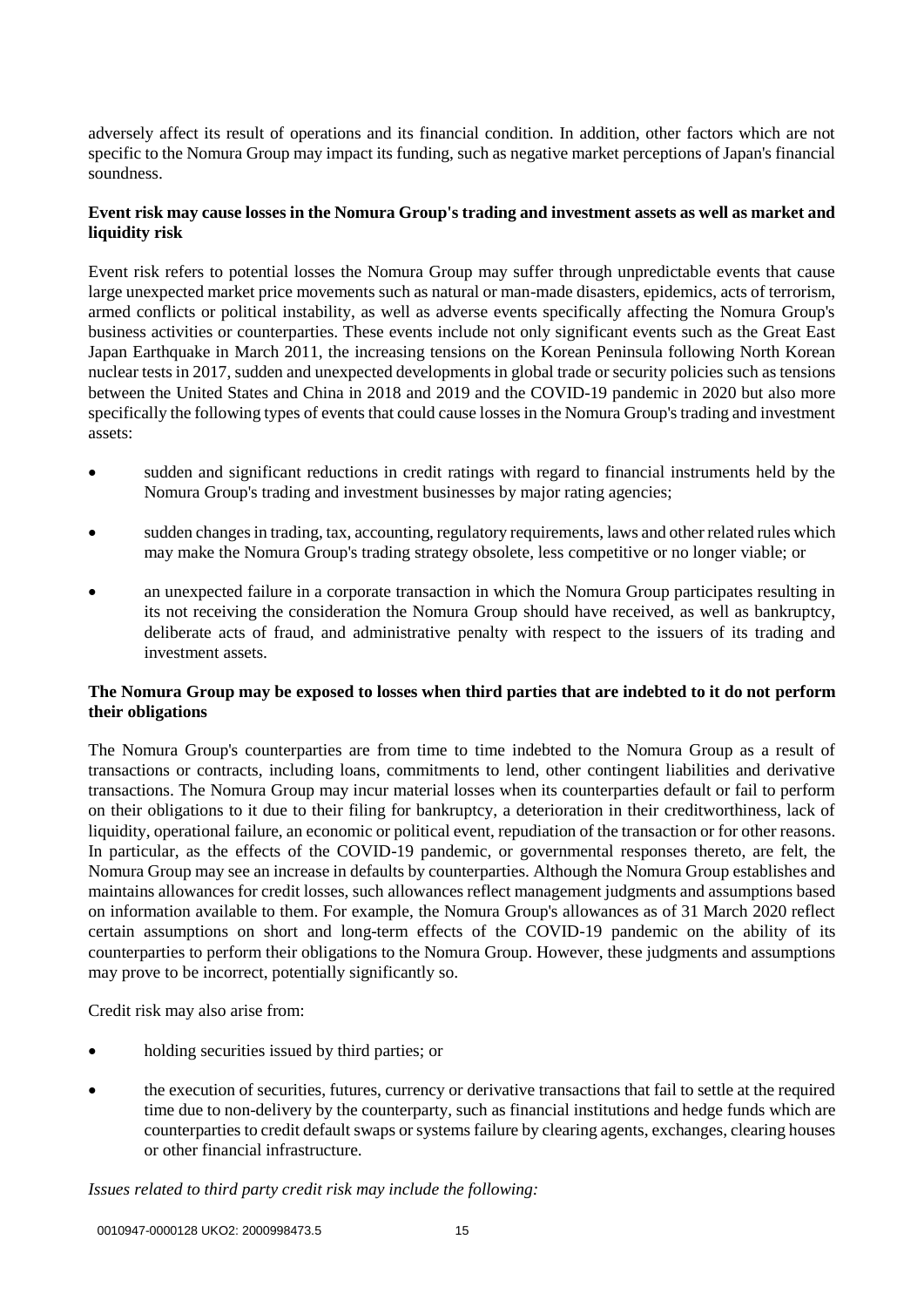# *Defaults by a large financial institution could adversely affect the financial markets generally and the Nomura Group specifically*

The commercial soundness of many financial institutions is closely interrelated as a result of credit, trading, clearing or other relationships among the institutions. As a result, concern about the creditworthiness of or a default by, a certain financial institution could lead to significant liquidity problems or losses in, or defaults by, other financial institutions. This may adversely affect financial intermediaries, such as clearing agencies, clearing houses, banks, securities firms and exchanges, with which the Nomura Group interacts on a daily basis. Actual defaults, increases in perceived default risk and other similar events could arise in the future and could have an adverse effect on the financial markets and on the Nomura Group. The Nomura Group's funding operations may be adversely affected if major financial institutions, Japanese or otherwise, fail or experience severe liquidity or solvency problems.

# *There can be no assurance as to the accuracy of the information about, or the sufficiency of the collateral the Nomura Group uses in managing, its credit risk*

The Nomura Group regularly reviews its credit exposure to specific clients or counterparties and to specific countries and regions that it believes may present credit concerns. Default risk, however, may arise from events or circumstances that are difficult to detect, such as account-rigging and fraud. The Nomura Group may also fail to receive full information with respect to the risks of a counterparty. In addition, in cases where the Nomura Group has extended credit against collateral, it may fall into a deficiency in value in the collateral if sudden declines in market values reduce the value of its collateral.

# *The Nomura Group's clients and counterparties may be unable to perform their obligations to the Nomura Group as a result of political or economic conditions*

Country, regional and political risks are components of credit risk, as well as market risk. Political or economic pressures in a country or region, including those arising from local market disruptions or currency crises, may adversely affect the ability of clients or counterparties located in that country or region to obtain credit or foreign exchange, and therefore to perform their obligations owed to the Nomura Group.

# **Environmental, Social and Governance factors including Climate change and broader associated policy changes in each jurisdiction could adversely affect the Nomura Group's business**

Increasing attention on the management of Environmental, Social and Governance (ESG) factors in the business makes it imperative that the Nomura Group continues to develop its policies in these areas, and positions itself in a positive light to its stakeholders including shareholders, customers and broader society. Lack of sufficient focus on ESG considerations may not only impede the Nomura Group's ability to build a sustainable business model, but may also increase the Nomura Group's vulnerability to ESG related risks such as risks associated with climate change in the medium to long-term.

The direct impact of climate change, and the resulting changes in the business environment could cause losses to the Nomura Group. The climate change related risk is broadly divided into two parts; Physical Risks and Transition Risks.

- Physical Risk: The risk of physical damage or the impairment of the operating capability of the assets of the Nomura Group, customers and business partners due to climate change. This includes the potential impact of extreme weather events, fire and sea level flooding.
- Transition Risk: The risks associated with accelerated policy and external changes associated with the move towards addressing Climate Risk. This includes changes in government policies, industrial policy or carbon based taxes, and rapid changes in technologies which have the potential to leave stranded assets that are no longer viable.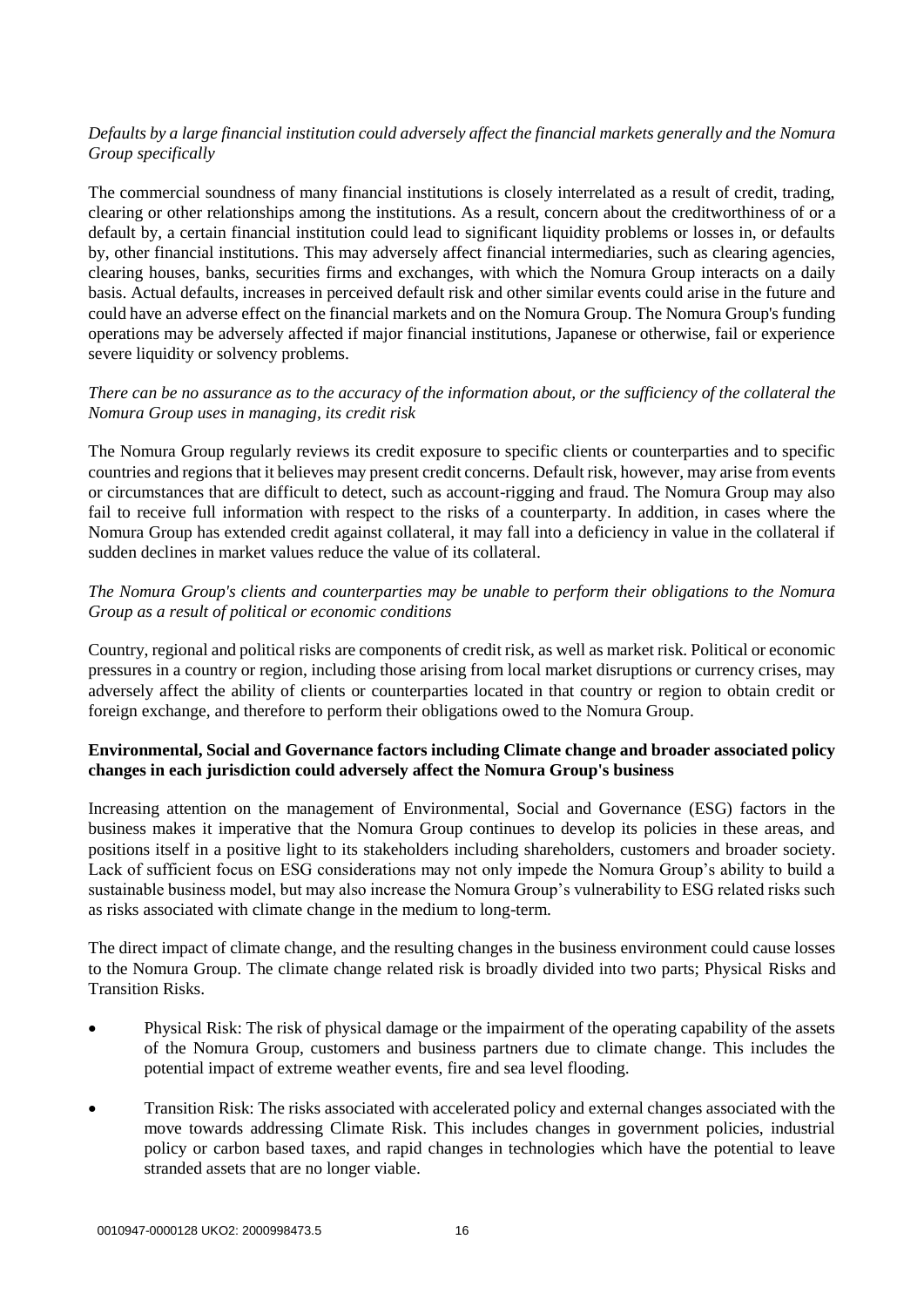#### **The financial services industry faces intense competition**

The Nomura Group's businesses are intensely competitive, and are expected to remain so. The Nomura Group competes on the basis of a number of factors, including transaction execution capability, its products and services, innovation, reputation and price. The Nomura Group has experienced intense price competition, particularly in brokerage, investment banking and other businesses.

# *Competition with commercial banks, commercial bank-owned securities subsidiaries,non-Japanese firms and online securities firms in the Japanese market is increasing*

Since the late 1990s, the financial services sector in Japan has undergone deregulation. Banks and certain other financial institutions became able to enter into the securities brokerage business in 2004 and firewalls between commercial banks and securities firms were deregulated in 2009, increasing the ability of securities firms with affiliated commercial banks to cooperate more closely them. As a result, securities subsidiaries of commercial banks and non-Japanese firms with increased competitiveness have been affecting the Nomura Group's market shares in the sales and trading, investment banking and retail businesses. In recent years, the rise of online securities firms has further intensified the competition. In order to address such changes in the competitive landscape, the Nomura Group has taken certain measures, including the establishment of a business alliance with a social networking and messaging service provider. However, these measures may not be successful in growing or maintaining the Nomura Group's market share in this increasingly fierce competitive environment, and the Nomura Group may lose business or transactions to its competitors, harming its business and results of operations.

# *Increased consolidation, business alliance and cooperation in the financial services groups industry mean increased competition for the Nomura Group*

There has been substantial consolidation and convergence among companies in the financial services industry. In particular, a number of large commercial banks and other broad-based large financial services groups have established or acquired broker-dealers or have consolidated with other financial institutions. Recently, these large financial services groups have been further developing business linkage within their respective groups in order to provide comprehensive financial services to clients. These financial services groups continue to offer a wide range of products, including loans, deposit-taking, insurance, brokerage, asset management and investment banking services within their group, which may enhance their competitive position compared with the Nomura Group. They also have the ability to supplement their investment banking and brokerage businesses with commercial banking and other financial services revenues in an effort to gain market share. In addition, the financial services industry has seen collaboration beyond the borders of businesses and industries, such as alliances between commercial banks and securities companies outside of the framework of existing corporate groups and recent alliances with non-financial companies including emerging companies. The Nomura Group's competitiveness may be adversely affected if its competitors are able to expand their businesses and improve their profitability through such business alliances.

# *The Nomura Group's global business strategies have not resulted in the anticipated outcome to date, and the Nomura Group may not be able to successfully rebuild them*

The Nomura Group continues to believe there are significant opportunities in the international markets, but there is also significant competition associated with such opportunities. In order to take advantage of these opportunities, the Nomura Group will have to compete successfully with financial services firms based in important non-Japanese markets, including the U.S., Europe and Asia. For example, as a means to bolster the Nomura Group's international operations, the Nomura Group acquired certain Lehman Brothers operations in Europe, the Middle East and Asia in 2008. After the acquisition, however, market structures have changed drastically due to the scaling back of market-related businesses by European financial institutions and the monetary easing policies by European central banks, resulting in a decline in whole-market liquidity. Although, the Nomura Group has endeavoured to reallocate its management resources to optimise its global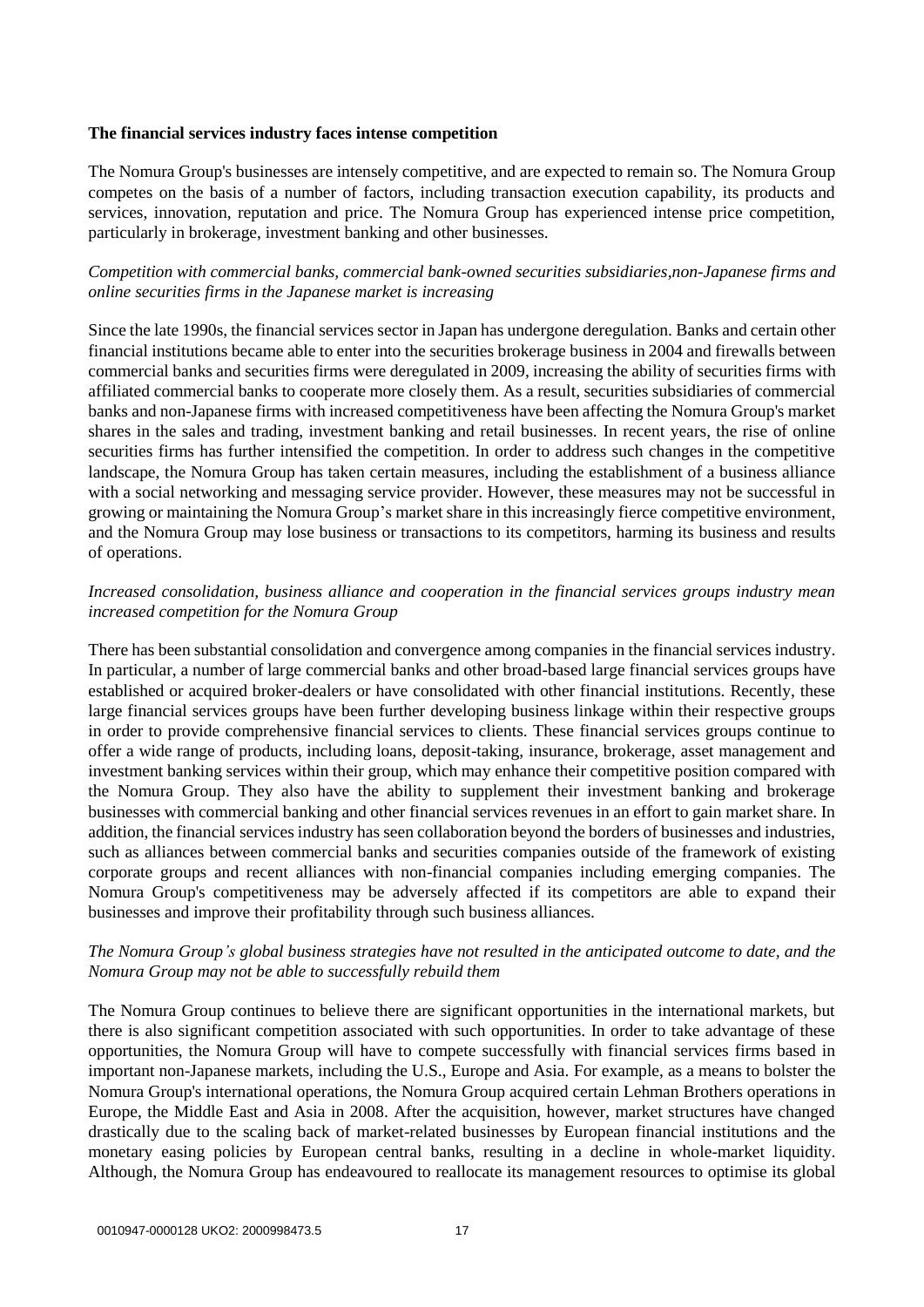operations and thereby improve its profitability due in part to the challenging environment facing these businesses, and it recognised an impairment loss of ¥81,372 million in the fiscal year ended 31 March 2019.

Accordingly, since April 2019, the Nomura Group have been working to rebuild its global business platform, under which it aims to simplify its operating model, transform its business portfolio and pivot towards client businesses and growth areas. However, it may be unable to successfully execute this strategy. Even if it is able to successfully execute this strategy, it may be required to incur greater expenses than expected, or to commit greater financial, management and other resources to this strategy than expected, which could adversely affect its business and results of operations. Moreover, the assumptions and expectations upon which this strategy is based may not be correct, which could lead to it realising fewer benefits than expected or could even harm its business and results of operations overall. For example, it may not correctly select business lines to streamline, which could lead to it missing or otherwise being unable to take advantage of a potential opportunity. Furthermore, to the extent it reduces compensation or headcount as part of this strategy, its ability to attract and retain the employees needed to successfully run its businesses could be adversely affected. It may also be unsuccessful in designing a streamlined management structure, which could harm its ability to properly control or supervise its many businesses across the world.

#### **Misconduct or fraud by an employee, director or officer, or any third party, could occur, and the Nomura Group's reputation in the market and its relationships with clients could be harmed**

The Nomura Group faces the risk that its employees, directors or officers, or any third party, could engage in misconduct that may adversely affect its business. Misconduct by an employee, director or officer includes conduct such as entering into transactions in excess of authorised limits, acceptance of risks that exceed the Nomura Group's limits, or concealment of unauthorised or unsuccessful activities. The misconduct could also involve the improper use or disclosure of non-public information relating to the Nomura Group or its clients, such as insider trading and the recommendation of trades based on such information, as well as other crimes, which could result in regulatory sanctions, legal liability and serious reputational or financial damage to the Nomura Group.

For example, on 5 March 2019, a researcher at Nomura Research Institute, Ltd. (**NRI**), NHI's equity-method affiliate, revealed information that there was a high possibility that the standard for designating the top market of the Tokyo Stock Exchange (the **TSE**) would fall to ¥25 billion, which had been under review at the TSE, to a chief strategist (the **NSC Strategist**) in the research division of Nomura Securities Co., Ltd (**NSC**). The researcher at NRI was a member of the Advisory Group to Review the TSE Equity Market Structure and received this information in such capacity. On the same day and the next day, the NSC Strategist communicated the information to certain people including members of Japanese stock sales team of NSC and Nomura International (Hong Kong) Limited (**NIHK**), some of whom provided the information to their institutional investor clients. Although the provision of the information did not represent a violation of law, it was an inappropriate conduct and impaired the implicit trust placed in the Nomura Group and its employees by other market participants. Following a special internal investigation conducted by external experts, on 24 May 2019, NHI announced a remediation plan and the reduction of compensation of certain of its executives and those of NSC. On 28 May 2019, the Financial Services Agency of Japan (the **Japanese FSA**) issued a business improvement order to NHI and to NSC, requiring NHI to clarify responsibility for this incident, develop and submit a detailed improvement plan, and report periodically on the implementation and effectiveness of measures for improvement, and on 28 August 2019, a fine of ¥10 million was imposed by Tokyo Stock Exchange, Inc. as a penalty. Although the Nomura Group have taken measures in line with the improvement plan to detect and prevent such misconduct in the future, including the establishment of the "Nomura Group Code of Conduct" on 3 December 2019, including ensuring its thorough dissemination throughout the group and ensuring thorough compliance with its terms, the measures it has implemented or may implement may not be effective in all cases, and the Nomura Group may not always be able to detect or deter misconduct by an employee, director or officer. If any administrative or judicial sanction is issued against the Nomura Group as a result of such misconduct, it may lose business opportunities for a period of time, even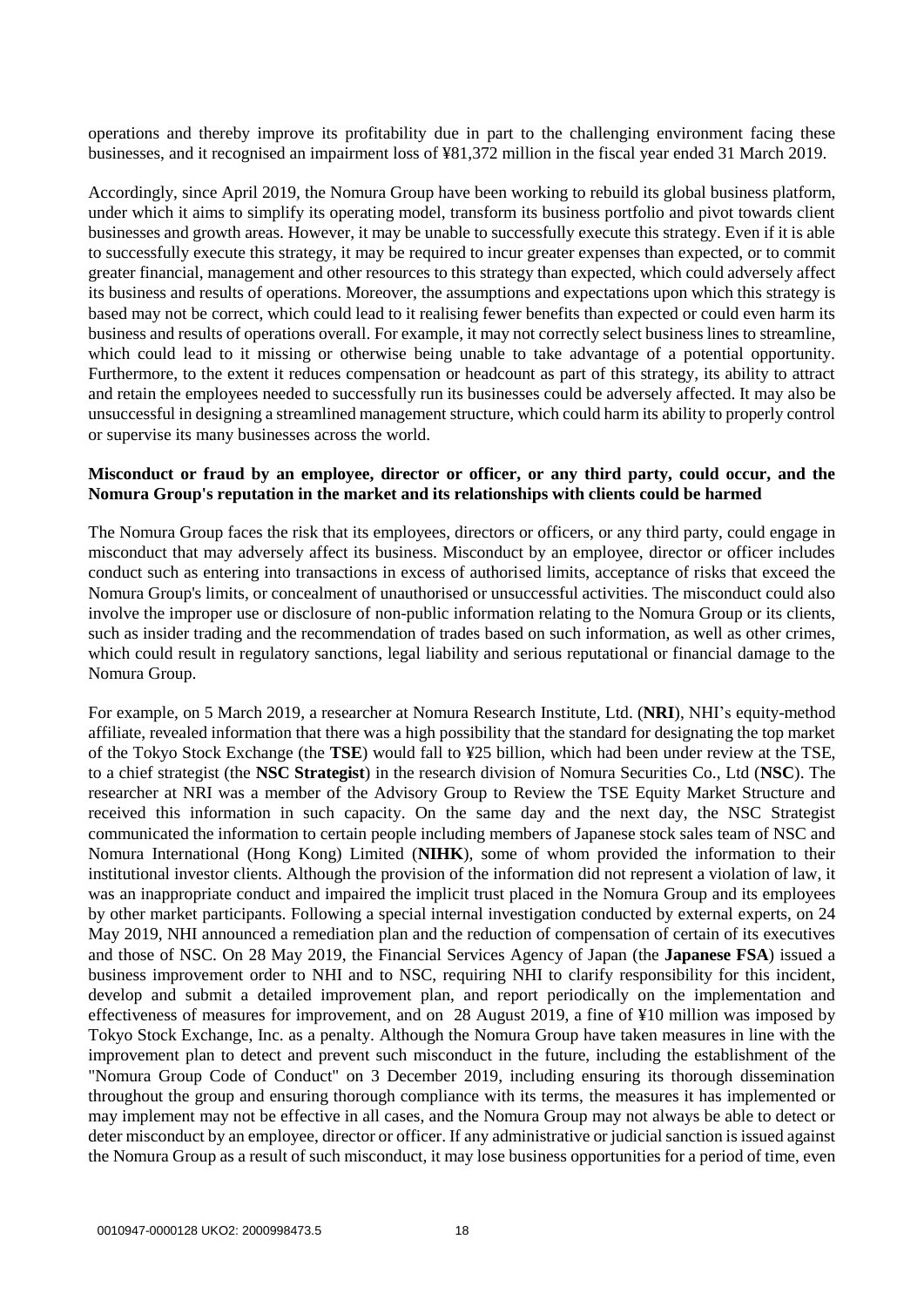after the sanction is lifted, if and to the extent that the Nomura Group's clients, especially public institutions, decide not to engage it for their financial transactions.

Third parties may also engage in fraudulent activities, including devising a fraudulent scheme to induce the Nomura Group's investment, loans, guarantee or any other form of financial commitment, both direct and indirect. Because of the broad range of businesses that the Nomura Group engages in and the large number of third parties with whom the Nomura Group deals in its day-to-day business operations, such fraud or any other misconduct may be difficult to prevent or detect.

The Nomura Group may not be able to recover the financial losses caused by such activities and its reputation may also be damaged by such activities.

#### **A failure to identify and appropriately address conflicts of interest could adversely affect the Nomura Group's business**

The Nomura Group is a global financial institution that provides a wide range of products and services to a diverse group of clients, including individuals, corporations, other financial institutions and governmental institutions. As such, the Nomura Group faces potential conflicts of interest in the ordinary course of its business. Conflicts of interests can arise when the Nomura Group's services to a particular client conflict or compete, or are perceived to conflict or compete, with its own interests. In addition, where non-public information is not appropriately restricted or shared within the firm, conflicts of interest can also arise where a transaction within the Nomura Group and/or a transaction with another client conflicts or competes, or is perceived to conflict or compete, with a transaction with a particular client. While the Nomura Group has extensive internal procedures and controls designed to identify and address conflicts of interest on the basis of the Nomura Group Conflicts of Interest Management Policy, a failure, or a perceived failure, to identify, disclose and appropriately address such conflicts could adversely affect its reputation and the willingness of current or potential clients to do business with it. In addition, conflicts of interest could give rise to regulatory actions or litigation.

#### **The Nomura Group's business is subject to substantial legal, regulatory and reputational risks**

Substantial legal liability or a significant regulatory action against the Nomura Group could have a material financial effect on the Nomura Group or cause reputational harm to it, which in turn could adversely affect its business prospects, financial condition and results of operations. Also, material changes in regulations applicable to the Nomura Group or to the markets in which the Nomura Group operates could adversely affect its business.

#### *The Nomura Group's exposure to legal liability is significant*

The Nomura Group faces significant legal risks in its businesses. These risks include liability under securities or other laws in connection with securities underwriting and offering transactions, liability arising from the purchase or sale of any securities or other financial products, disputes over the terms and conditions of complex trading arrangements or the validity of contracts for the Nomura Group's transactions, disputes with its business alliance partners and legal claims concerning its other businesses.

During a prolonged market downturn or upon the occurrence of an event that adversely affects the market, the Nomura Group would expect claims against it to increase. The Nomura Group may also face significant litigation. The cost of defending such litigation may be substantial and the Nomura Group's involvement in litigation may damage its reputation. In addition, even legal transactions might be subject to adverse public reaction according to the particular details of such transactions. These risks may be difficult to assess or quantify and their existence and magnitude may remain unknown for substantial periods of time.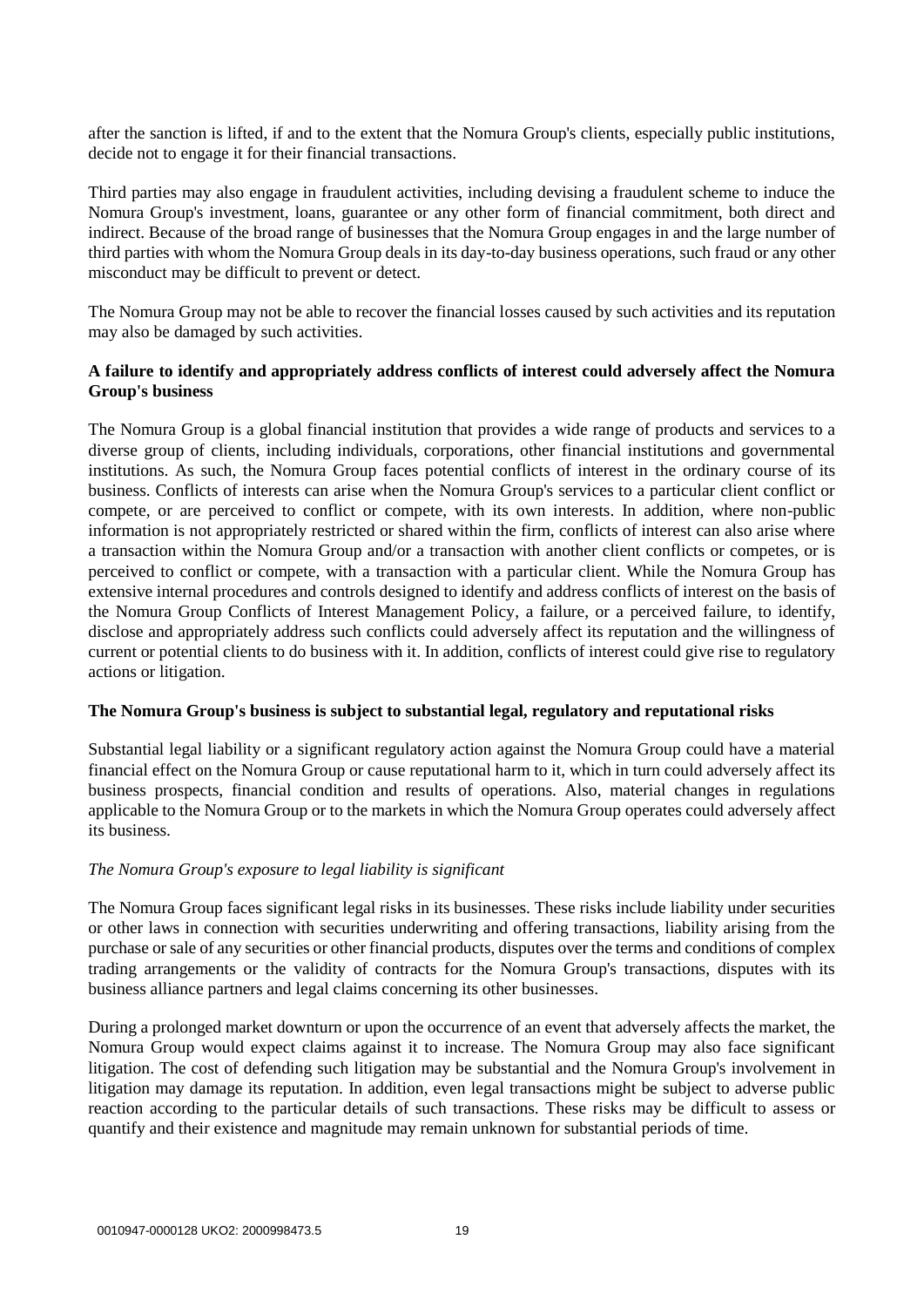# *Extensive regulation of the Nomura Group's businesses limits its activities and may subject the Nomura Group to significant penalties and losses*

The financial services industry is subject to extensive regulation. The Nomura Group is subject to increasing regulation by governmental and self-regulatory organisations in Japan and in virtually all other jurisdictions in which it operates, and such governmental and regulatory scrutiny may increase as its operations expand or as laws change. In addition, while regulatory complexities increase, possibilities of extra-territorial application of a regulation in one jurisdiction to business activities outside of such jurisdiction may also increase. These regulations are broadly designed to ensure the stability of financial systems and the integrity of the financial markets and financial institutions, and to protect clients and other third parties who deal with the Nomura Group, and often limit its activities and/or affect its profitability, through net capital, client protection and market conduct requirements. In addition, on top of traditional finance-related legislation, the scope of laws and regulations applying to, and/or impacting on, the Nomura Group's operations may become wider depending on the situation of the wider international political and economic environment or policy approaches taken by governmental authorities in respect of regulatory application or law enforcement. In particular, the number of investigations and proceedings against the financial services industry by governmental and selfregulatory organisations has increased substantially and the consequences of such investigations and proceedings have become more severe in recent years, and the Nomura Group is subject to face the risk of such investigations and proceedings. For example, the U.S. Department of Justice (the **DOJ**) conducted an investigation regarding residential mortgage-backed securities securitised by some of the Nomura Group's U.S. subsidiaries prior to 2009. On 15 October 2018, the U.S. subsidiaries settled the investigation with the DOJ and agreed to pay USD 480 million. Although the Nomura Group has policies in place to prevent violations of such laws and regulations, it may not always be able to prevent violations, and it could be fined, prohibited from engaging in some of its business activities, ordered to improve its internal governance procedures or be subject to revocation of its license to conduct business. The Nomura Group's reputation could also suffer from the adverse publicity that any administrative or judicial sanction against it may create, which may negatively affect the Nomura Group's business opportunities and ability to secure human resources. As a result of any such sanction, the Nomura Group may lose business opportunities for a period of time, even after the sanction is lifted, if and to the extent that its clients, especially public institutions, decide not to engage it for their financial transactions. In addition, certain market participants may refrain from investing in or entering into transactions with the Nomura Group if the Nomura Group engages in business activities in regions subject to international sanctions, even if the Nomura Group's activities do not constitute violations of sanctions laws and regulations.

#### *Tightening of regulations applicable to the financial system and financial industry could adversely affect the Nomura Group's business, financial condition and results of operations*

If regulations that apply to the Nomura Group's businesses are introduced, modified or removed, the Nomura Group could be adversely affected directly or through resulting changes in market conditions. The impact of such developments could make it economically unreasonable for the Nomura Group to continue to conduct all or certain of its businesses, or could cause it to incur significant costs to adjust to such changes.

Furthermore, the exact details of the implementation of proposals for regulatory change and its impact on the Nomura Group will depend on the final regulations as they become ultimately adopted by various governmental agencies and oversight boards.

New regulations or revisions to existing regulations relating to accounting standards, regulatory capital adequacy ratios, liquidity ratios and leverage ratios applicable to the Nomura Group could also have a material adverse effect on its business, financial condition and results of operations. Such new regulations or revisions to existing regulations include the so-called Basel III package formulated by the Basel Committee on Banking Supervision (the **Basel Committee**) and the finalised Basel III reforms published in December 2017. Furthermore, in October 2012, the Basel Committee developed and published a set of principles on the assessment methodology and higher loss absorbency requirements for domestic systemically important banks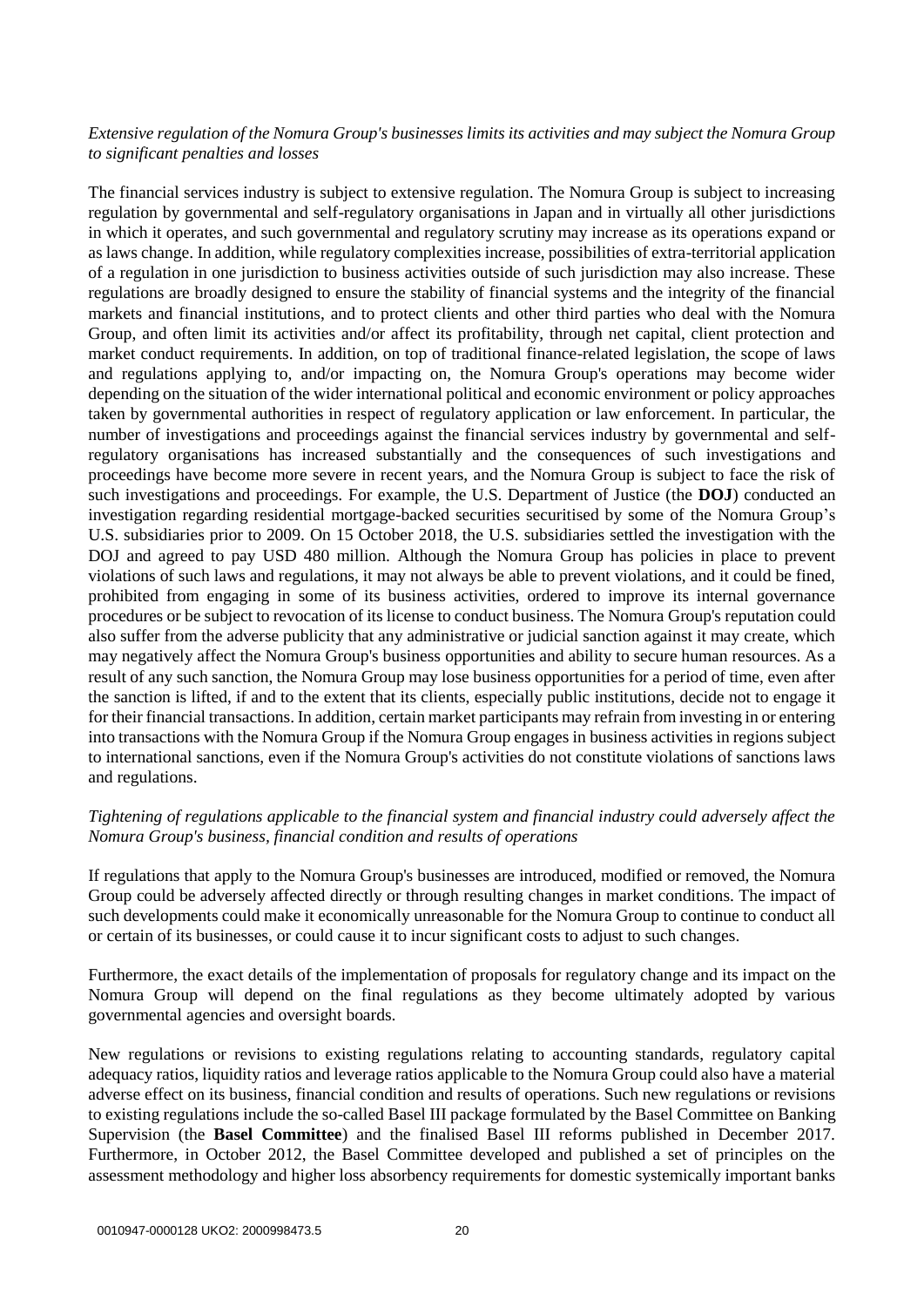(**D-SIBs**), and, in December 2015, the Japanese FSA identified the Nomura Group as a D-SIB and imposed a surcharge of 0.5 per cent. on its required capital ratio after March 2016 with a 3-year transitional arrangement. In addition, the FSB published the final standard requiring global systemically important banks (**G-SIBs**) to maintain a certain level of total loss-absorbing capacity (**TLAC**) upon their failure in November 2015. Under the Japanese FSA's policy implementing the TLAC framework in Japan as updated in April 2018, the TLAC requirements in Japan apply not only to Japanese G-SIBs but also to Japanese D-SIBs that are deemed (i) of particular need for a cross-border resolution arrangement and (ii) of particular systemic significance to the Japanese financial system if they fail. Based on the revised policy, in March 2019, the Japanese FSA published the notices and guidelines of TLAC regulations in Japan. According to these notices and guidelines, the Nomura Group will be subject to the TLAC requirements in Japan from 31 March 2021 although the Nomura Group is not identified as a G-SIB as of the date of publication on NHI's Form 20-F. These changes in regulations may increase the Nomura Group's funding costs or require it to liquidate financial instruments and other assets, raise additional capital or otherwise restrict its business activities in a manner that could adversely affect its operating or financing activities or the interests of its shareholders.

## *Deferred tax assets may be impacted due to a change in business condition or in laws and regulations, resulting in an adverse effect on the Nomura Group's operating results and financial condition*

The Nomura Group recognises deferred tax assets in its consolidated balance sheets as a possible benefit of tax relief in the future. If the Nomura Group experiences or forecasts future operating losses, if tax laws or enacted tax rates in the relevant tax jurisdictions in which it operates change, or if there is a change in accounting standards in the future, it may reduce the deferred tax assets recognised in its consolidated balance sheets. As a result, it could adversely affect the Nomura Group's financial condition and results of operations.

#### **Unauthorised disclosure or misuse of personal information held by the Nomura Group may adversely affect its business**

The Nomura Group keeps and manages personal information obtained from clients in connection with its business. In recent years, there have been many reported cases of personal information and records in the possession of corporations and institutions being improperly accessed, disclosed or misused.

Although the Nomura Group exercises care to protect the confidentiality of personal information and have in place policies and procedures designed to safeguard such information and ensure that it is used in compliance with applicable laws, rules and regulations, were any unauthorised disclosure or misuse of personal information to occur, its business could be adversely affected. For example, the Nomura Group could be subject to government actions such as administrative actions or penalties in case there is any violation of applicable personal data protection laws, rules and regulations or be subject to complaints and lawsuits for damages from clients if they are adversely affected due to the unauthorised disclosure or misuse of their personal information (including leakage of such information by an external service provider). In addition, the Nomura Group could incur additional expenses associated with changing its security systems, either voluntarily or in response to administrative guidance or other regulatory initiatives. Moreover, restrictions on the Nomura Group's ability to use personal information collected from clients may adversely affect its existing businesses or to develop new ones. Furthermore, any damage to the Nomura Group's reputation caused by such unauthorised disclosure or misuse could lead to a decline in new clients and/or a loss of existing clients, as well as to increased costs and expenses incurred for public relations campaigns designed to prevent or mitigate damage to its corporate or brand image or reputation.

#### **System failure, information leakage and the cost of maintaining sufficient cybersecurity could adversely affect the Nomura Group's business**

The Nomura Group's businesses rely on secure processing, storage, transmission and reception of personal, confidential and proprietary information on its systems. The Nomura Group has been in the past and may again become the target of attempted unauthorised access, computer viruses or malware, and other cyber-attacks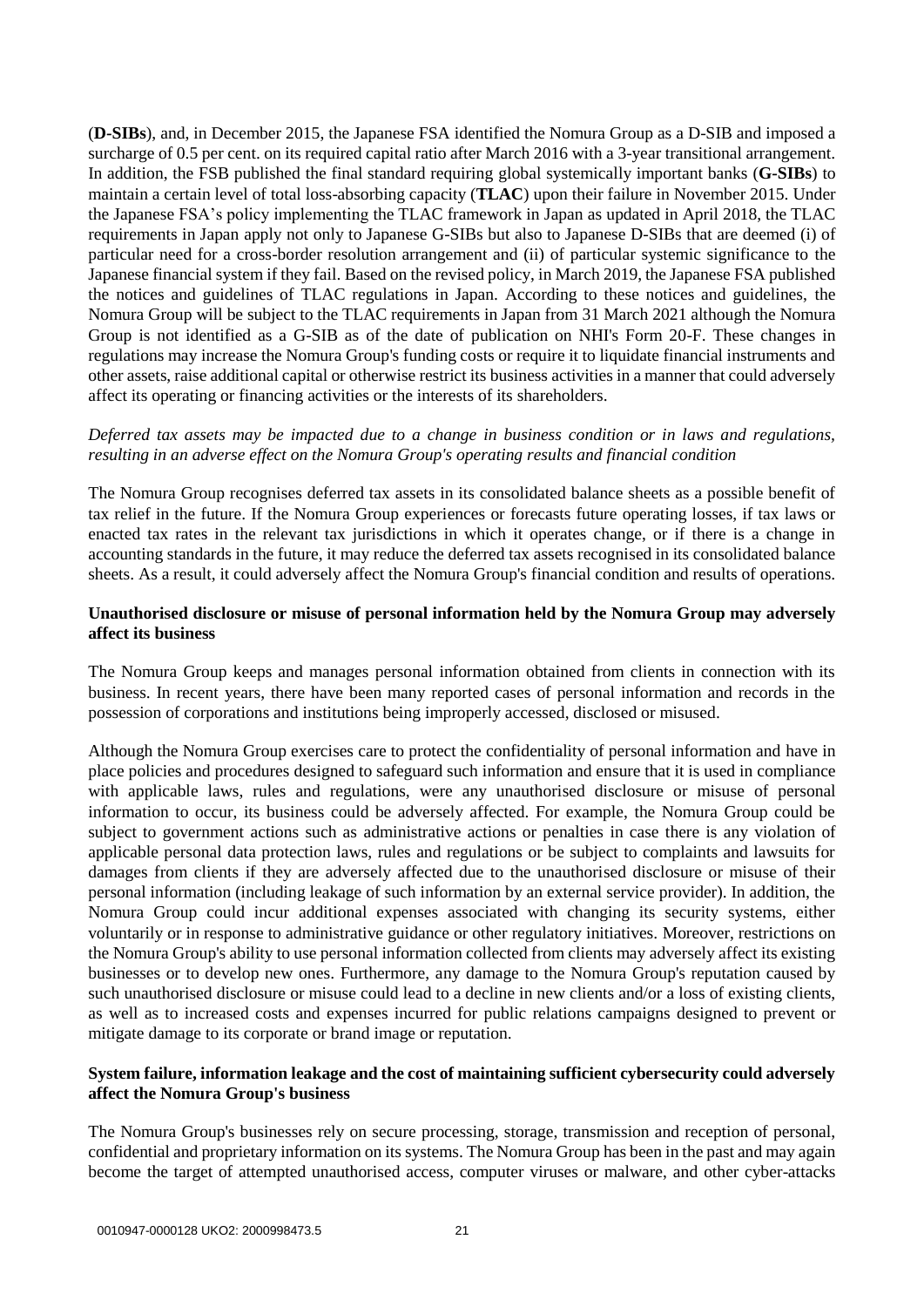designed to access and obtain information on its systems or to disrupt and cause other damage to its services. For example, in June 2018, one of the Nomura Group's foreign subsidiaries experienced a spear phishing incident that resulted in the unauthorised access to the firm's desktop network, requiring the Nomura Group to immediately launch an internal investigation to assess and remediate the incident, notify the appropriate authorities of its occurrence and communicate with clients and other individuals whose data may have been impacted. In response to the COVID-19 pandemic, many of the Nomura Group's employees now work remotely using networking or other technologies, and these technologies have become even more critical to its business. The implementation of remote work arrangements may also increase the possibility that the Nomura Group will be subject to cyber-attacks and other information security breaches. Although these threats may originate from human error or technological failure, they may also originate from the malice or fraud of internal parties, such as employees, or third parties, including foreign non-state actors and extremist parties. Additionally, the Nomura Group could also be adversely impacted if any of the third-party vendors, exchanges, clearing houses or other financial institutions to whom the Nomura Group is interconnected are subject to cyber-attacks or other informational security breaches. Such events could cause interruptions to the Nomura Group's systems, reputational damage, client dissatisfaction, legal liability, enforcement actions or additional costs, any and all of which could adversely affect its financial condition and operations.

While the Nomura Group continues to devote significant resources to monitor and update its systems and implement information security measures to protect its systems, there can be no assurance that any controls and procedures the Nomura Group has in place will be sufficient to protect it from future security breaches. As cyber threats are continually evolving, the Nomura Group's controls and procedures may become inadequate and it may be required to devote additional resources to modify or enhance its systems in the future.

## **Natural disaster, terrorism, military dispute and infectious disease could adversely affect the Nomura Group's business**

The Nomura Group has developed a contingency plan for addressing unexpected situations. However, disaster, terrorism, military dispute or infectious disease afflicting the Nomura Group's management and employees could exceed the assumptions of its plan, and could adversely affect its business. For example, COVID-19 has spread globally in 2020 and was declared a pandemic by the World Health Organization. The COVID-19 pandemic has led to successive widespread lockdowns, shelter-in-place orders and similar government action worldwide, including Japan, Europe, America and elsewhere. In response to the spread and lockdowns, the Nomura Group has activated contingency plans across global locations, and developed its capabilities for a remote working environment. In turn this increases potential unforeseen risk related to remote working including challenges in supervision. The continuation of such measures, even if limited to certain regions, will continue to impact societal and economic functions, which has and is expected to continue to adversely affect the Nomura Group's business and results of operations.

#### **NHI is a holding company and depends on payments from subsidiaries**

NHI heavily depends on dividends, distributions and other payments from subsidiaries to make payments on NHI's obligations. Regulatory and other legal restrictions, such as those under the Companies Act of Japan (the Companies Act), may limit NHI's ability to transfer funds freely, either to or from NHI's subsidiaries. In particular, many of NHI's subsidiaries, including NHI's broker-dealer subsidiaries, are subject to laws and regulations, including regulatory capital requirements, that authorise regulatory bodies to block or reduce the flow of funds to the parent holding company, or that prohibit such transfers altogether in certain circumstances. For example, NSC, Nomura Securities International, Inc., Nomura International plc and NIHK, the Nomura Group's main broker-dealer subsidiaries, are subject to regulatory capital requirements that could limit the transfer of funds to NHI. These laws and regulations may hinder NHI's ability to access funds needed to make payments on NHI's obligations.